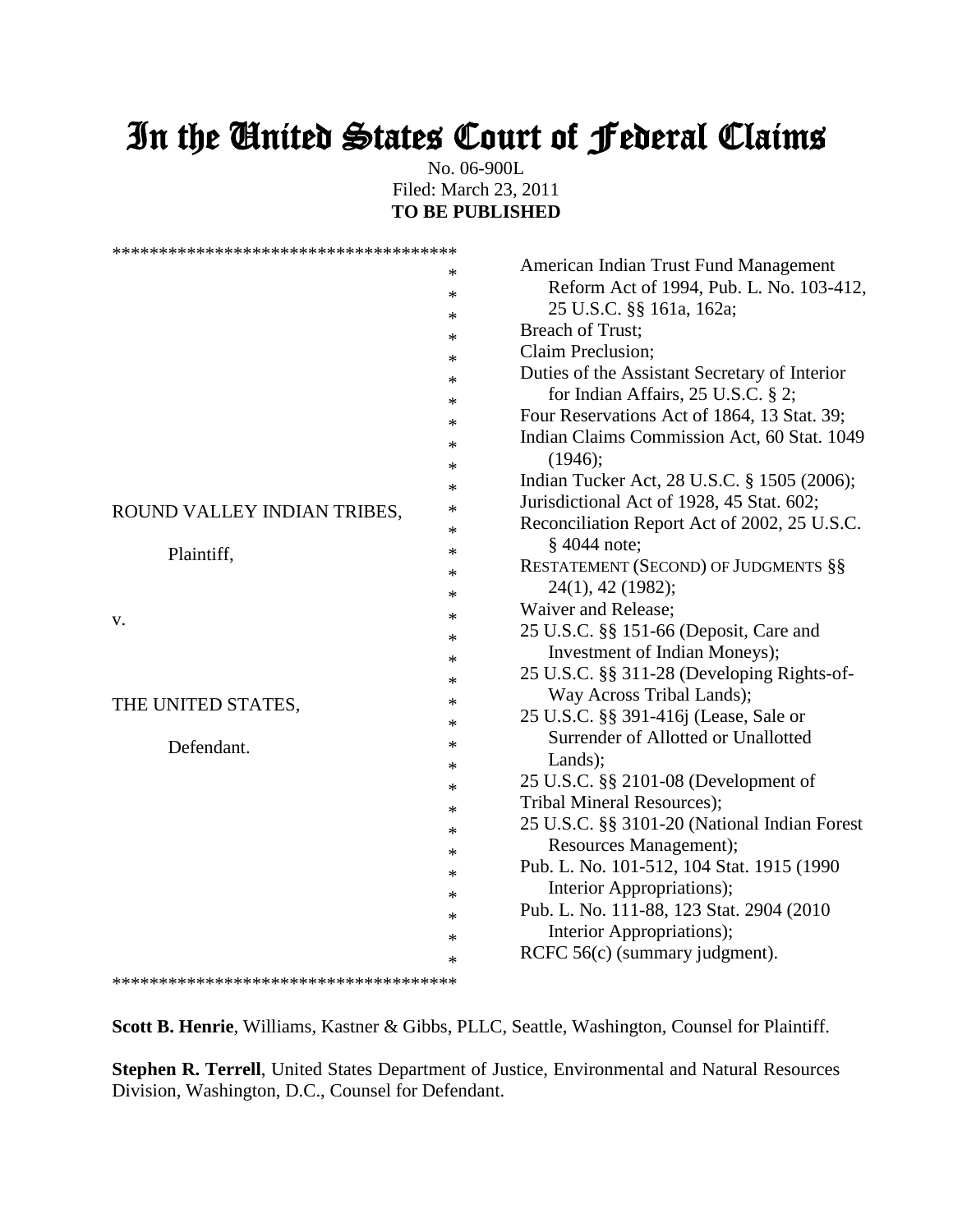## **MEMORANDUM OPINION AND ORDER ON THE GOVERNMENT'S MOTION FOR PARTIAL SUMMARY JUDGMENT AND ORDER**

#### **BRADEN,** *Judge.*

To facilitate a review of this Memorandum Opinion and Order, the court has provided the following outline:

- **I. RELEVANT FACTUAL BACKGROUND.**
	- **A. Prior to November 5, 1990.**
	- **B. After November 5, 1990.**
- **II. PROCEDURAL HISTORY.**
- **III. DISCUSSION.**
	- **A. Jurisdiction.**
	- **B. Standing.**
	- **C. Standard On A Motion For Summary Judgment.**
	- **D. The Government's Motion For Partial Summary Judgment Regarding The Tribes' Pre-July 20, 1964 Breach Of Trust Claims.**
		- **1. Regarding Claim Preclusion.**
			- **a. The Government's Argument.**
			- **b. Plaintiffs' Response.**
			- **c. The Government's Reply.**
			- **d. The Court's Resolution.**
		- **2. Regarding Waiver And Release.**
			- **a. The Government's Argument.**
			- **b. Plaintiffs' Response.**
			- **c. The Government's Reply.**
			- **d. The Court's Resolution.**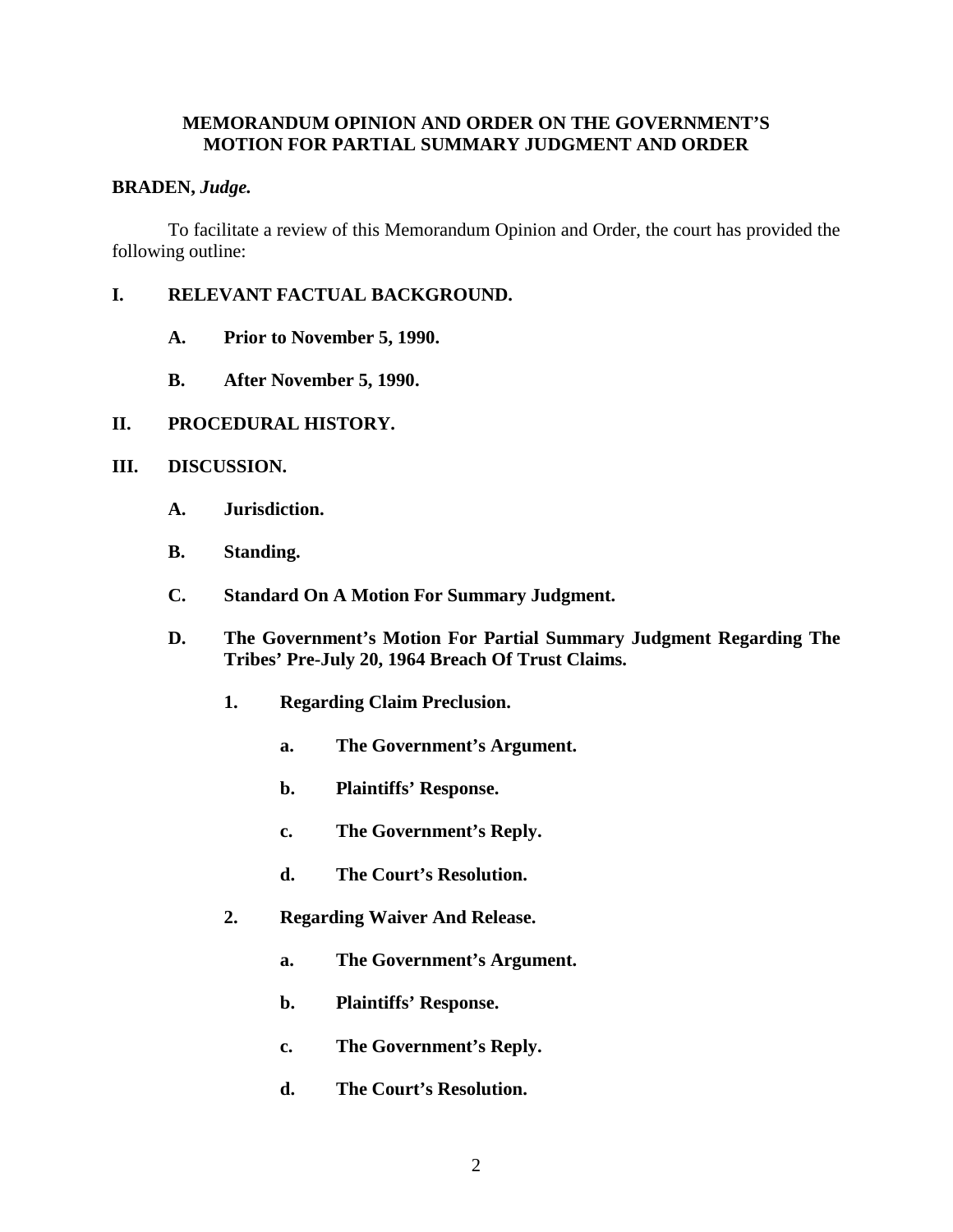- **E. The Government's Alternative Motion For Summary Judgment Regarding The Tribes' Pre-August 13, 1946 Breach Of Trust Claims.**
	- **1. The Government's Argument.**
	- **2. Plaintiffs' Response.**
	- **3. The Government's Reply.**
	- **4. The Court's Resolution.**
- **IV. CONCLUSION.**

\* \* \*

## **I. RELEVANT FACTUAL BACKGROUND.[1](#page-2-0)**

## **A. Prior to November 5, 1990.**

The Round Valley Indian Tribes consist of the Yuki Tribe, the Concow Maidu Tribe, the Little Lake Tribe, the Pomo Tribe, the Nomlaki Tribe, the Cahto Tribe, the Wailaki Tribe, and the Pit River Tribe (collectively hereinafter referred to as "the Tribes"). 10/2/09 Robenalt Dec. Ex. B at 2. For thousands of years, ancestors of the Tribes have lived in the area known today as the State of California. 10/2/09 Robenalt Dec. Ex. B at 2. In 1856, the Department of Interior ("Interior") selected the Nome Cult Valley in Mendocino County, California as the site for an DEPARTMENT OF INTERIOR, EXECUTIVE ORDERS RELATING TO INDIAN RESERVATIONS, 1855-1922 at 55 (1975) ("EXEC. ORDERS"). On November 18, 1858, the Secretary of Interior issued an Order that set aside the Nome Cult Valley as an Indian reservation. EXEC. ORDERS at 55.

On April 8, 1864, the Four Reservations Act of 1864, 13 Stat. 39, was enacted, authorizing the President to designate up to "four tracts of land, within the limits of [California], to be retained by the United States for the purposes of Indian reservations, which shall be of suitable extent for the accommodation of the Indians of said state. . . ." *Id*. at 40. On March 30, 1870, the Secretary of Interior forwarded a Report to President Ulysses S. Grant delineating the proposed boundaries of an area to be designated Round Valley Reservation. EXEC. ORDERS at 56-58. On that date, President Grant issued an Executive Order that designated 31,683 acres in

<span id="page-2-0"></span><sup>&</sup>lt;sup>1</sup> The facts cited herein were derived from the: December 27, 2006 Complaint ("Compl."); October 2, 2009 Declaration of James Robenalt ("10/2/09 Robenalt Dec.") and attached Exhibits ("10/2/09 Robenalt Dec. Ex. A-K"); December 14, 2009 Declarations of Katherine Ramirez ("12/14/09 Ramirez Dec.") and Donna Erwin ("12/14/09 Erwin Dec."); the Government's Appendix of Exhibits to the September 3, 2010 Motion For Partial Summary Judgment ("Gov't App. Ex. 1-15"); and the November 1, 2010 Declaration of Carlino Bettega ("11/1/10 Bettega Dec.").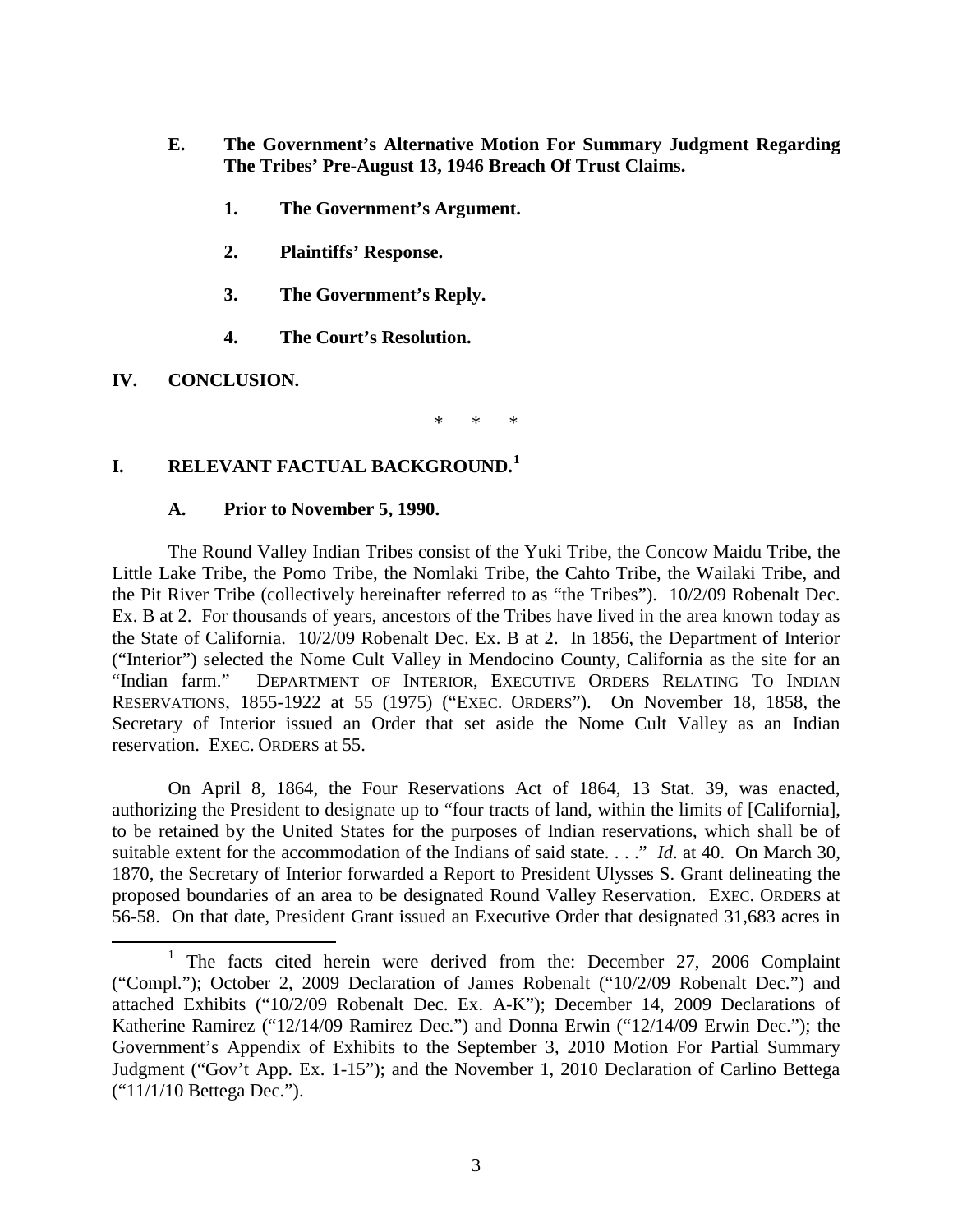California as the Round Valley Indian Reservation (the "Reservation").<sup>[2](#page-3-0)</sup> EXEC. ORDERS at 58. By 1873, the Tribes were relocated to the Reservation. 10/2/09 Robenalt Dec. Ex. A at 21.

On January 24, 1923, Congress established the Bureau of Indian Affairs ("BIA") within Interior to manage the lands and natural resources of all American Indian Tribes, including, but not limited to, mineral deposits and timber resources. 42 Stat. 1180 (1923), codified at 25 U.S.C. § 1; *see also* 25 U.S.C. § 2 ("The [Assistant Secretary of the Interior for Indian Affairs] shall, under the direction of the Secretary of the Interior . . . have the management of all Indian affairs and of all matters arising out of Indian relations."); 25 U.S.C. §§ 151-66 (Deposit, Care and Investment of Indian Moneys); 25 U.S.C. §§ 311-28 (Developing Rights-of-Way Across Indian Tribal Lands); 25 U.S.C. §§ 391-416j (Lease, Sale, or Surrender of Allotted or Unallotted Lands); 25 U.S.C. §§ 2101-08 (Development of Indian Tribal Mineral Resources); 25 U.S.C. §§ 3101-20 (National Indian Forest Resources Management); 25 U.S.C §§ 4011-12 (Recognition of Trust Responsibility); 25 U.S.C §§ 4021-29 (Indian Trust Fund Management Program).

On May 18, 1928, the Jurisdictional Act of 1928 was enacted to authorize "the [A]ttorney [G]eneral of the State of California to bring suit in the Court of Claims on behalf of the Indians of California." 45 Stat. 602 (1928). This Act defined the "Indians of California" as "all Indians who were residing in the State of California on June 1, 1852, and their descendants now living in said State." *Id*.; *see also Indians of California by Webb* v. *United States*, 98 Ct. Cl. 583, 585 (Ct. Cl. 1942) ("[P]laintiffs, herein designated as The Indians of California, comprise all those Indians of the various tribes, bands and rancherias who were living in the State of California on June 1, 1852, and their descendants living in the state on May 18, 1928—such definition and designation having been prescribed in the Jurisdictional Act [of 1928].").

The Attorney General of California was authorized thereunder to file any claims

the Indians of California . . . may have against the United States by reason of lands taken from them in the State of California by the United States without compensation, or for the failure or refusal of the United States to compensate them for their interest in lands in said State which the United States appropriated to its own purposes without the consent of said Indians. . . .

45 Stat. 602 (1928).

On August 14, 1929, the Attorney General of California filed an action in the Court of Claims, pursuant to the Jurisdictional Act of 1928, on behalf of the Indians of California. *See Indians of California by Webb*, 98 Ct. Cl. at 595.

On October 5, 1942, the Court of Claims held that the Indians of California were entitled to recover damages from the United States ("the Government") and referred the case to a Commissioner to determine the amount of damages. *Id*. at 601.

<span id="page-3-0"></span> $2$  Subsequently, the boundaries of the Round Valley Indian Reservation were changed so that today it consists of 31,571 acres. 10/2/09 Robenalt Dec. Ex. B at 2-3; *see also* attached Court Exhibit A.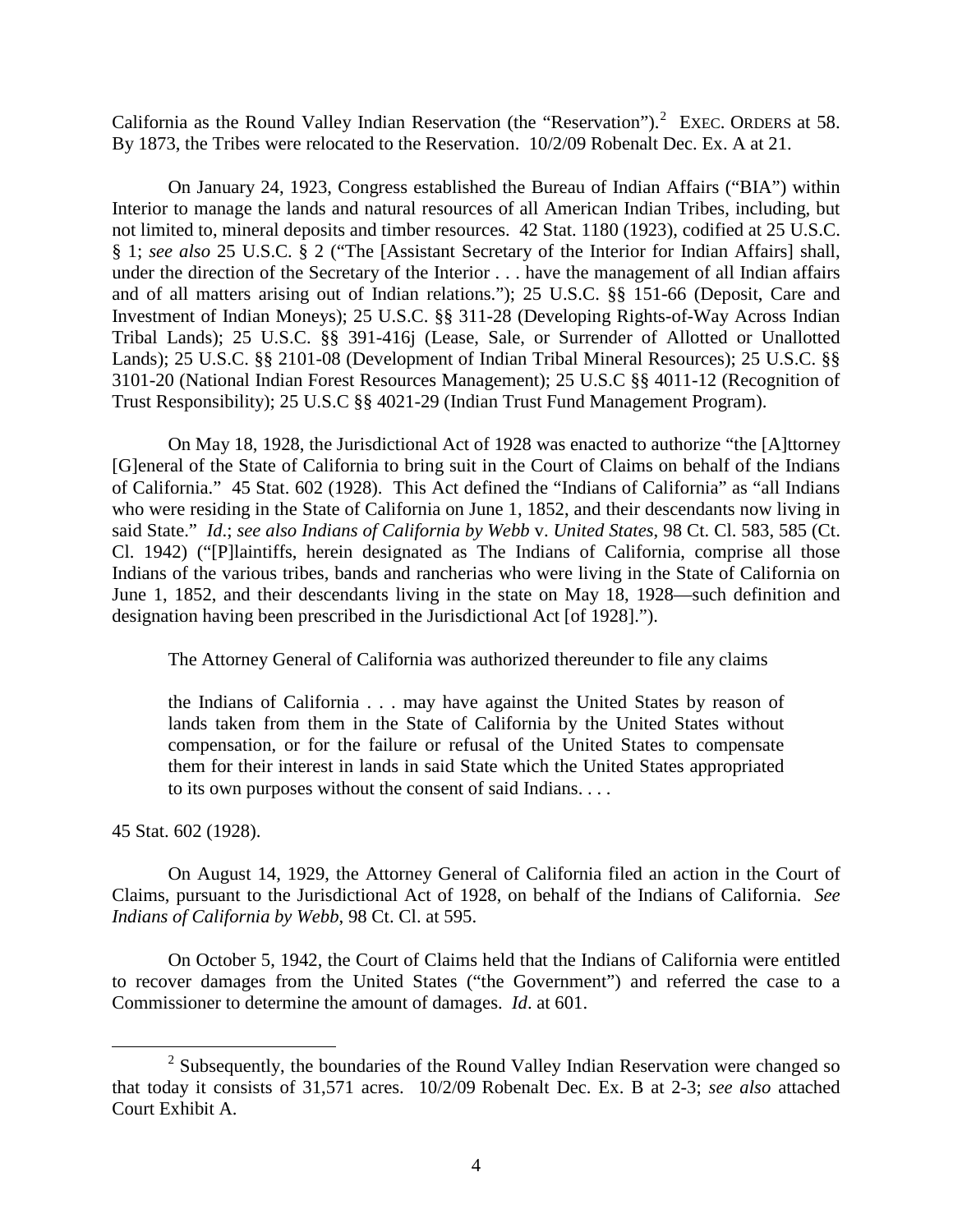On October 30, 1944, the Attorney General of California and the Government signed a Stipulation, requesting that the Court of Claims enter a final judgment for the Indians of California in the amount of \$5,024,842.34 that "shall be in full and complete settlement, satisfaction, and discharge of any and all claims and demands of every kind and character whatsoever which the plaintiff Indians, or any of them, may have against the United States under and by virtue of the [Jurisdictional Act of 1928]." Gov't App. Ex. 1 at 5; *see also Indians of California* v. *United States*, 102 Ct. Cl. 837 (Ct. Cl. 1944) (entering the Stipulation as a final judgment). In fiscal year 1945, Congress appropriated \$5,024,842.34 for "Judgments, Court of Claims, Department of the Interior, Indians." Gov't App. Ex. 2.

On August 13, 1946, the Indian Claims Commission Act, 60 Stat. 1049 ("ICCA"), was enacted, establishing an Indian Claims Commission ("ICC") to "hear and determine the following claims against the United States on behalf of any Indian tribe, band, or other identifiable group of American Indians residing within the territorial limits of the United States":

(1) claims in law or equity arising under the Constitution, laws, treaties of the United States, and Executive orders of the President; (2) all other claims in law or equity, including those sounding in tort, with respect to which the claimant would have been entitled to sue in a court of the United States if the United States was subject to suit; (3) claims which would result if the treaties, contracts, and agreements between the claimant and the United States were revised on the ground of fraud, duress, unconscionable consideration, mutual or unilateral mistake, whether of law or fact, or any other ground cognizable by a court of equity; (4) claims arising from the taking by the United States, whether as the result of a treaty of cession or otherwise, of lands owned or occupied by the claimant without the payment for such lands of compensation agreed to by the claimant; and (5) claims based upon fair and honorable dealings that are not recognized by any existing rule of law or equity.

*Id.* at 1050 (1946).<sup>[3](#page-4-0)</sup>

Pursuant to the ICCA, American Indian Tribes or their representatives were authorized to file claims against the Government at the ICC until August 13, 1951. *See* 60 Stat. 1049, 1052 (1946). Section 12 of the ICCA provides that "no claim existing before [August 13, 1946,] but not presented [to the ICC by August 13, 1951,] may thereafter be submitted to any court or administrative agency for consideration, nor will such claim thereafter be entertained by the Congress." 60 Stat. 1049, 1052 (1946). In addition, the ICCA authorized the Court of Claims to adjudicate certified questions of law, as well as appeals of any final determinations, from the ICC. *See* 60 Stat. 1049, 1054 (1946).

<span id="page-4-0"></span><sup>&</sup>lt;sup>3</sup> Prior to the enactment of the ICCA, "no [Indian Tribes were] able to bring their disputes with the Federal Government before the Court of Claims without a special act of Congress. . . ." H.R. REP. NO. 79-1466, at 2 (1945).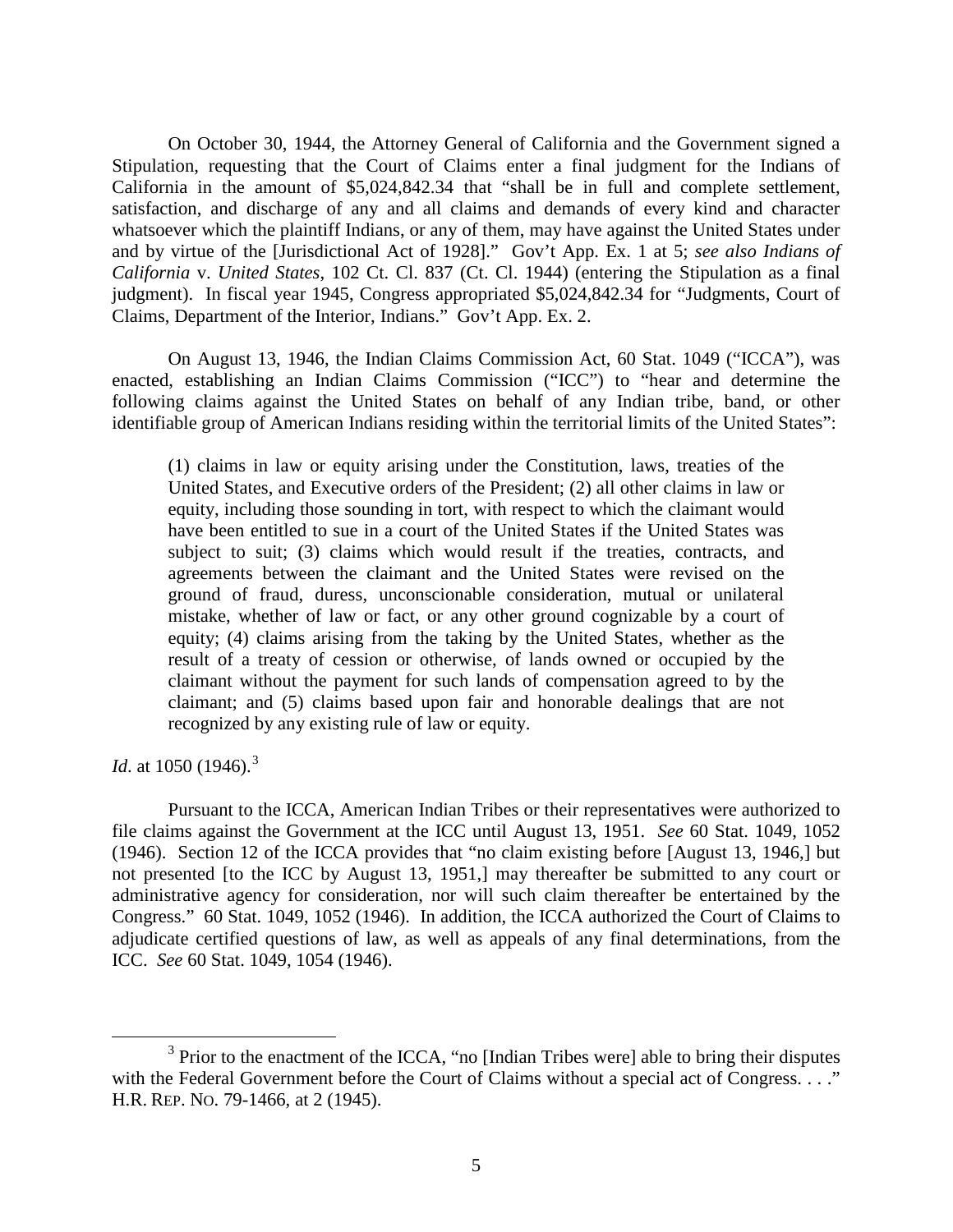On July 20, 1948, Clyde F. Thompson, *et al*. ("*Thompson*"), filed a Petition with the ICC on behalf of the "Indians of California," *i.e.*, "all Indians who were residing in the State of California on June 1, 1852 and their descendants now living." Gov't App. Ex. 3 at  $3.^4$  $3.^4$  This Petition requested that

[the Government] make a full and true discovery and disclosure of the acreage used, occupied and possessed, in the accustomed Indian manner, by the Indians of California and (1) taken and sold for its own account and (2) taken and appropriated for its own use, as aforesaid, and render a complete and accurate account thereof and of all relevant facts connected therewith . . . and that [the Government] be adjudged liable to the Indians of California for such taking and appropriation in such amount as upon a complete and accurate accounting [as the ICC] may find due and owing to Indians of California as just or proper compensation. . . .

Gov't App. Ex. 3 at 9.

On May 6, 1952, the Court of Claims, responding to a certified question of law from the ICC, held that "[f]or the purpose of presenting claims, by petition, to the Indian Claims Commission for hearing and determination, we think the petitioners as the 'Indians of California' come within the term 'identifiable group,' as used in the [ICCA]." *Thompson* v. *United States*, 122 Ct. Cl. 348, 356 (Ct. Cl. 1952) ("*Thompson I*"). The Court of Claims also determined that the ICCA's legislative history established that

Congress clearly intended in circumstances such as we have here, to confer upon the Indian Claims Commission jurisdiction to hear and determine claims that might be presented to it by groups of Indians, such as the Indians of California,

Gov't App. Ex. 4 at 9. On March 24, 1949, Earnest Risling, *et al*. ("*Risling*"), filed an Amended Petition on behalf of the Council of California Indians. Gov't App. Ex. 5.

<span id="page-5-0"></span> <sup>4</sup> On September 14, 1948, the Council of California Indians, Inc. ("Council of California Indians") filed a separate Petition with at the ICC on behalf of the "Indians of California," *i.e.*, "all Indians who were residing in the State of California on June 1, 1852 and their descendants now living." Gov't App. Ex. 4 at 4. This Petition requested that

<sup>[</sup>the Government] make a full and true discovery and disclosure of the acreage used, occupied and possessed, in the accustomed Indian manner, by the Indians of California and which were taken from them by the United States and appropriated to its own purposes without their consent and render a complete and accurate account thereof and of all relevant facts connected therewith . . . and that [the Government] be adjudged liable to the Indians of California for such taking and appropriation in such amount as upon a complete and accurate accounting [as the ICC] may find due and owing to the Indians of California as just and proper compensation. . . .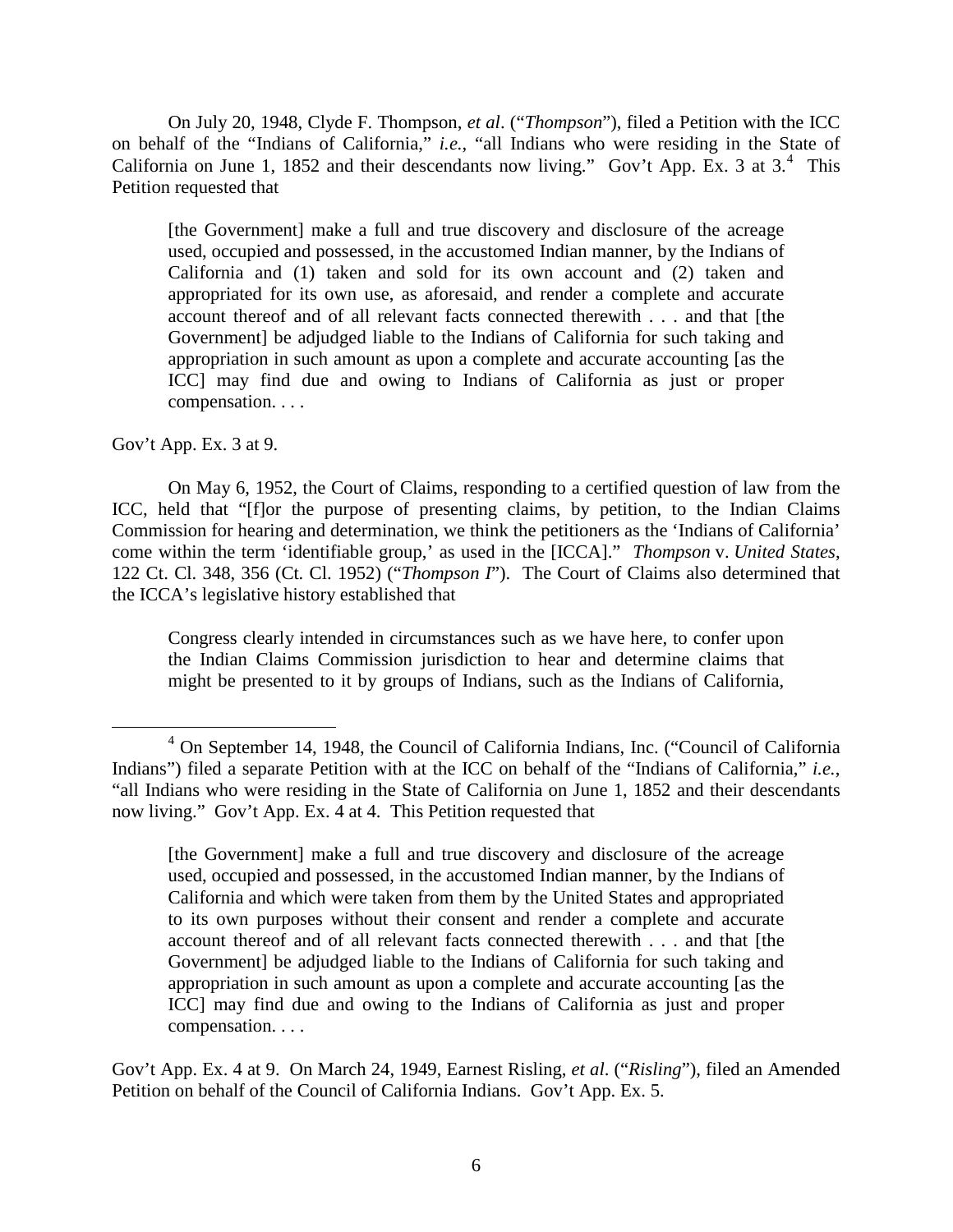even though the ancestors of such group existed as separate bands or villages at the time the claim arose.

*Id*. at 357.

On August 17, 1963, the Covelo Indian Community Council ("Covelo Council")<sup>[5](#page-6-0)</sup> convened a special meeting to "[discuss] generally the California Indians claim against the Federal [G]overment." Gov't App. Ex. 7. The Covelo Council considered forming "a [C]ommittee to represent the Covelo community at meetings pertaining to the Indians of California," but instead "decided to invite [Clyde Thompson] to a meeting to discuss the per capita payments to the [Indians of California]." Gov't App. Ex. 7.

On March 3, 1964, the ICC consolidated the *Thompson* and *Risling* petitions and issued an Opinion holding:

In this case [the] identifiable group represented by petitioners in [*Thompson* and *Risling*] and entitled to the ultimate award envisioned by this Commission would be the Indians of California except those tribes, bands or identifiable groups which filed their own separate claims, as specifically defined in our decisions of January 20, 1958, and October 6, 1958.

*Thompson* v. *United States*, 13 Ind. Cl. Comm. 89, 94 (Ind. Cl. Comm. 1964) ("*Thompson II*").

The Tribes, however, never filed a separate claim with the ICC. Gov't App. Ex. 9 (ICC Order of Jan. 20, 1958, determining that *Thompson* and *Risling* did not have the exclusive right to bring claims on behalf of the Indians of California); *see also* Gov't App. Ex. 10 (ICC Order of Oct. 6, 1958, dividing the claims of the Indians of California into two groups, *i.e.*, the claims filed by individual tribes, as defined in the January 20, 1958 Order, and the Indians of California claims filed by *Thompson* and *Risling*).

On April 30, 1964, the *Thompson* and *Risling* petitioners filed a Joint Motion For Entry Of Final Judgment in the ICC and Stipulations, requesting that a final judgment be entered in the amount of \$29,100,000 in favor of the Indians of California. Gov't App. Ex. 11 at 1.

On July 20, 1964, the ICC issued a Final Determination Or Judgment in the *Thompson*  and *Risling* actions, granting the parties' Joint Motion For Entry Of Final Judgment and entering final judgment in the amount of \$29,100,000 "in favor of all of the petitioners (as representatives of the tribes, bands or groups on whose behalf said petitioners were presented, as construed and defined by our order of March 3, 1964 in [*Thompson II*]) as a single class." Gov't App. Ex. 12 at 2. On October 14, 1964, the Department of the Treasury transferred \$29,100,000 to an account created by BIA for the Indians of California, pursuant to the July 20, 1964 ICC Final Determination and Judgment. Gov't App. Ex. 13, 14.

<span id="page-6-0"></span> <sup>5</sup> Prior to September 14, 1994, the Round Valley Indian Tribes were known as the "Covelo Indian Community." Compl. ¶ 2; *see also* 11/1/10 Bettega Dec. ¶ 3.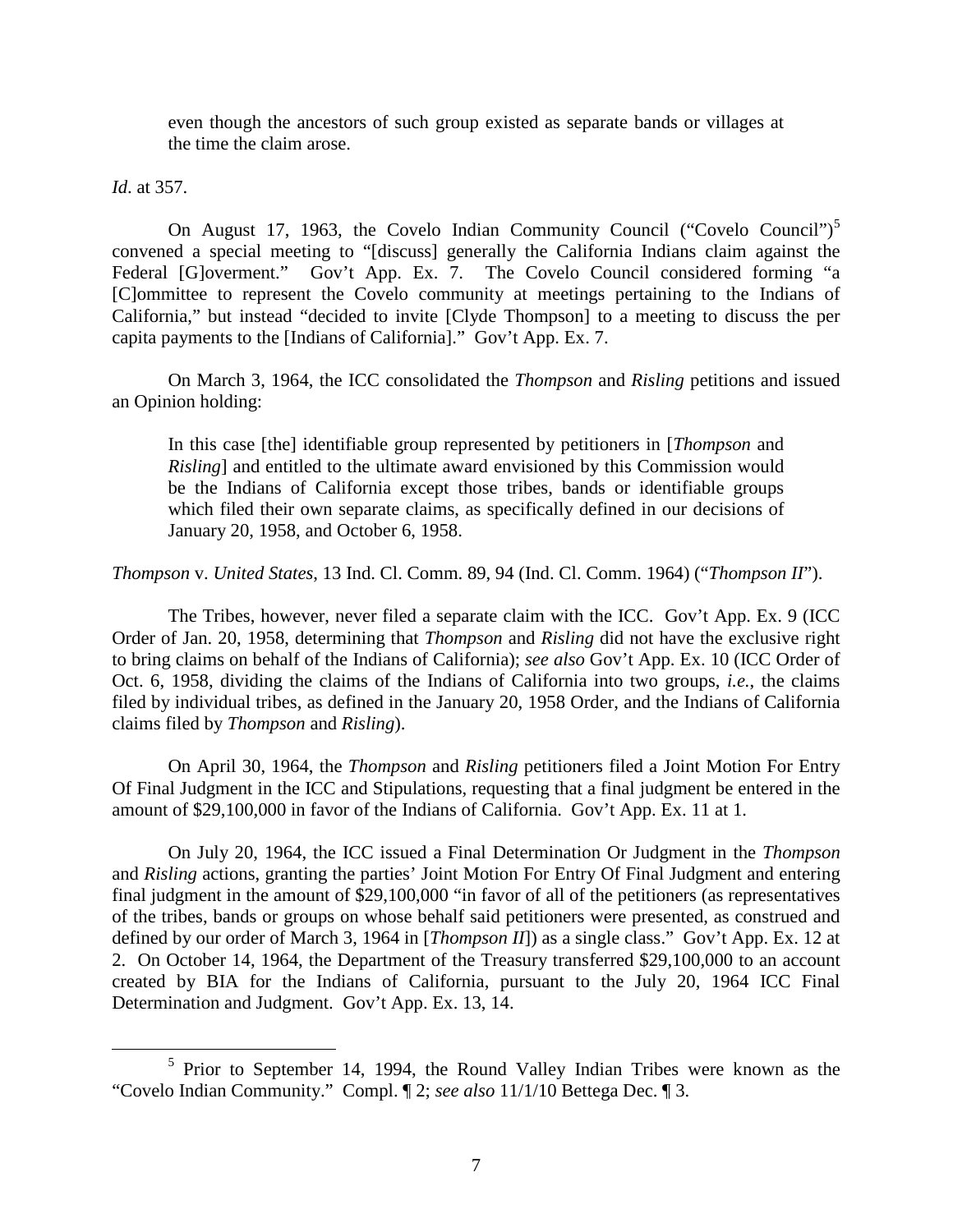## **B. After November 5, 1990.**

On November 5, 1990, Congress approved Interior's annual appropriations bill that included the following language:

[N]otwithstanding any other provision of law, the statute of limitations shall not commence to run on any claim concerning losses to or mismanagement of trust funds, until the affected tribe or individual Indian has been furnished with the accounting of such funds. . . .

Pub. L. No. 101-512, 104 Stat. 1915, 1930 (1990).

For each subsequent fiscal year, Congress has included substantially similar language in all Interior appropriations. [6](#page-7-0)

In May 1991, the BIA retained the accounting firm of Arthur Andersen, LLP to collect and analyze all Indian fund data and issue a report to Congress providing an accounting, pursuant to Interior's Tribal Trust Funds Reconciliation Project ("TRP"). 12/14/09 Erwin Dec. ¶ 6.

In 1994, the BIA's fiduciary responsibilities again were reaffirmed by the American Indian Trust Fund Management Reform Act of 1994, Pub. L. No. 103-412, 25 U.S.C. §§ 161a, 162a, 4001-4061 ("ITFMA"). Section 304 of this Act provides that

[t]he Secretary [of the Interior] shall transmit to the Committee on Natural Resources of the House of Representatives and the Committee on Indian Affairs of the Senate, by May 31, 1996, a report identifying for each tribal trust fund account for which the Secretary is responsible a balance reconciled as of September 30, 1995. . . . The report shall include—

<span id="page-7-0"></span> <sup>6</sup> On February 20, 2003, Interior's appropriations were authorized, containing the following language, referred to herein as the "Appropriations Provisio":

<sup>[</sup>N]otwithstanding any other provision of law, the statute of limitations shall not commence to run on any claim, including any claim in litigation pending on the date of the enactment of this Act, concerning losses to or mismanagement of trust funds, until the affected tribe or individual Indian has been furnished with an accounting of such funds from which the beneficiary can determine whether there has been a loss. . . .

Pub. L. No. 108-7, 117 Stat. 11, 236 (2003) (FY 2003 Interior Appropriations). Congress has included this same language in Interior's appropriations for each subsequent year. *See, e.g.,* Pub. L. No. 108-108, 117 Stat. 1241, 1263 (2003) (FY 2004); Pub. L. No. 108-447, 118 Stat. 2809, 3060-61 (2004) (FY 2005); Pub. L. No. 109-54, 119 Stat. 499, 519 (2005) (FY 2006); Pub. L. No. 110-5, 121 Stat. 8, 9 (2007) (continuing resolution for FY 2007); Pub. L. No. 110-161, 121 Stat. 1844, 2115 (2007) (FY 2008); Pub. L. No. 111-8, 123 Stat. 524, 718-19 (2009) (FY 2009); Pub. L. No. 111-88, 123 Stat. 2904, 2922 (2009) (FY 2010).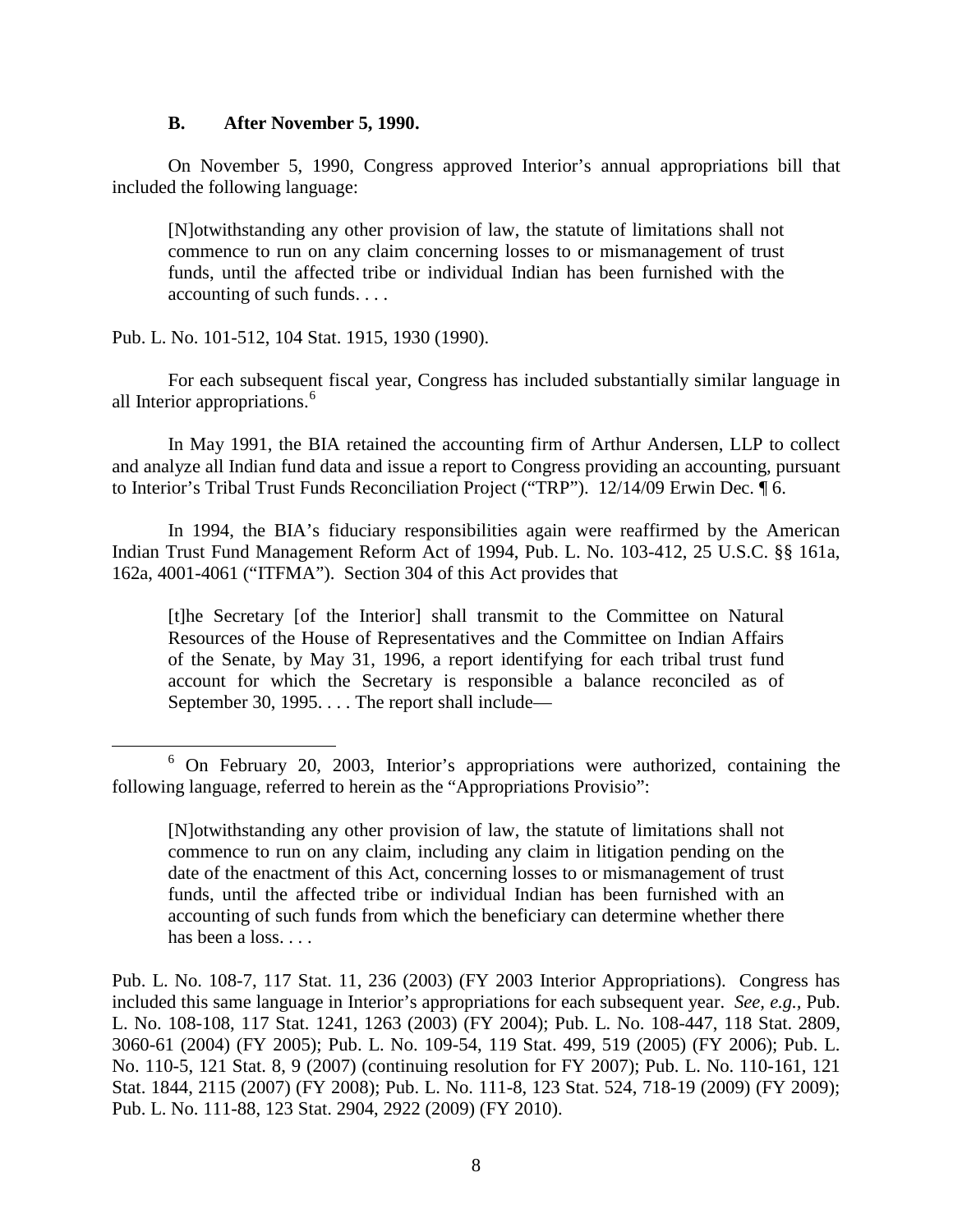(1) a description of the Secretary's methodology in reconciling trust fund accounts;

(2) attestations by each account holder that—

(A) the Secretary has provided the account holder with as full and complete accounting as possible of the account holder's funds to the earliest possible date, and that the account holder accepts the balance as reconciled by the Secretary; or

(B) the account holder disputes the balance of the account holder's account as reconciled by the Secretary and statement explaining why the account holder disputes the Secretary's reconciled balance; and

(3) a statement by the Secretary with regard to each account balance disputed by the account holder outlining efforts the Secretary will undertake to resolve the dispute.

Pub. L. No. 103-412, § 304 (1994) (codified at 25 U.S.C. § 4044).

In addition, the ITFMA required that Interior perform "an annual audit on a fiscal year basis of all funds held in trust by the United States for the benefit of an Indian tribe or an individual Indian," pursuant to 25 U.S.C. § 4011(c), and issue a report that identifies "for each tribal trust fund account for which [Interior's] Secretary is responsible[,] a balance reconciled as of September 30, 1995." 25 U.S.C. § 4044.

Since ITFMA was enacted, BIA's Office of the Special Trustee for American Indians has provided the Tribes with "periodic" statements of trust fund account performance. 12/14/09 Erwin Dec. ¶ 7; *see also* Gov't Ex. U (sample account statement). Typically, these statements list: "types of receipts, including realized gains, losses, and disbursements; beginning and ending balances; financial investment holdings, including assets owned, 'cost,' 'percentage of account at market,' 'market value,' 'estimate of annual income,' and 'unrealized gains and losses.'" 12/14/09 Erwin Dec. ¶ 7.

On January 19, 1996, Arthur Andersen, LLP issued a TRP Report ("1996 Andersen TRP Report") that was forwarded to the Tribes. 12/14/09 Ramirez Dec. ¶¶ 2-16; *see also* Gov't Ex. A-R (packing lists, Federal Express tracking reports and recipients' signatures).

On March 28, 1996, the Tribes advised BIA that they required additional time to review the 1996 Arthur Andersen TRP Report. 12/14/09 Ramirez Dec. ¶ 17. On May 31, 1996, the Secretary of Interior forwarded Congress a Report, as required by 25 U.S.C. § 4044, indicating that only 77 of the 280 Indian trust fund account holders that TRP Reports had responded to the BIA. Gov't Ex. W. Only 2 of the 77 responsive account holders accepted the findings of their TRP Report. Gov't Ex. W. The other 75 responsive account holders disputed the findings, requested additional review time, or requested a meeting with BIA. *Id*.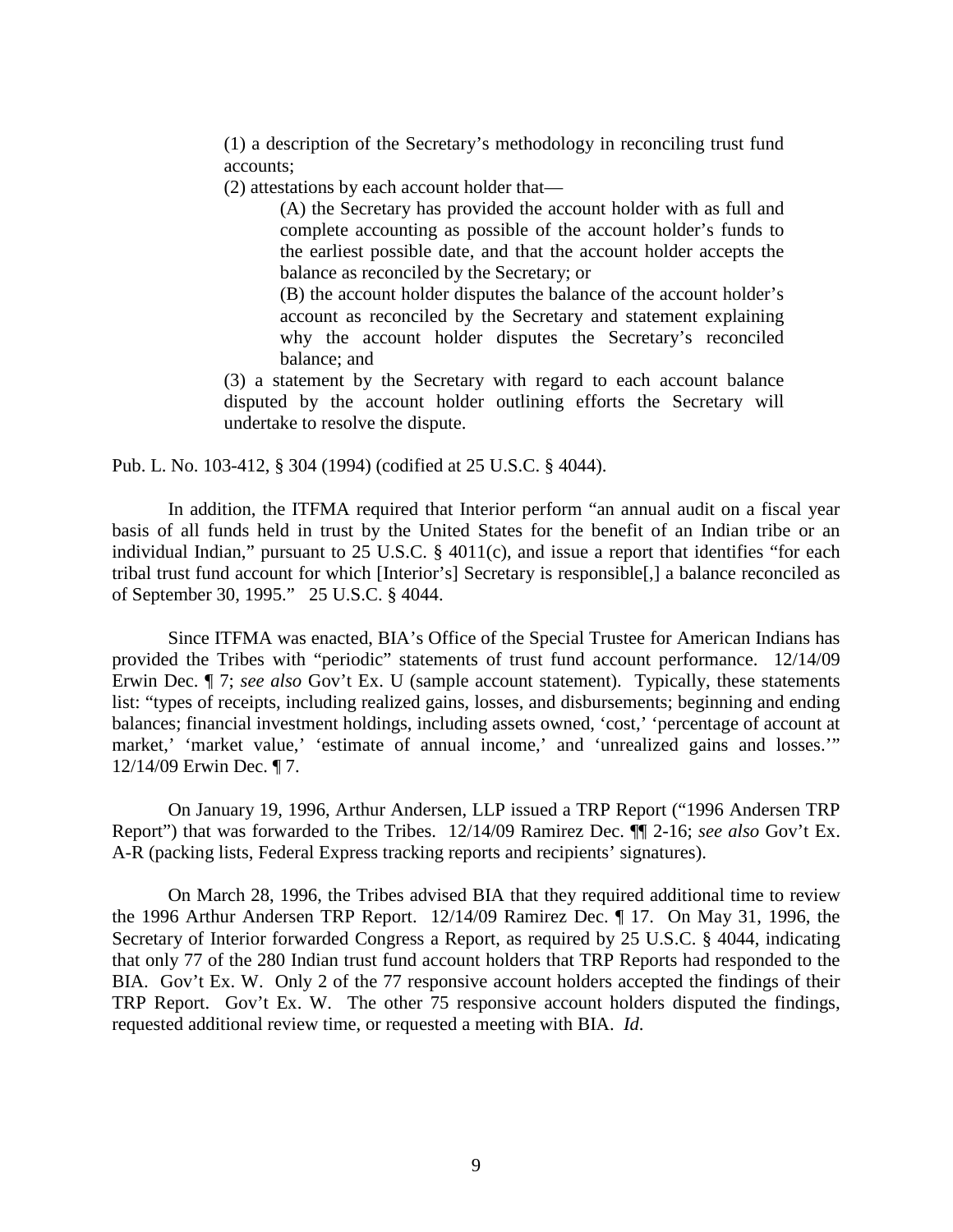The Tribes in this case ultimately declined to accept the 1996 Andersen TRP Report because of a disclaimer<sup>[7](#page-9-0)</sup> in the report and their concern that the report was neither certified nor complete. $8$  Compl. ¶[ 28-29.

In 2002, Congress passed "An Act to encourage the negotiated settlement of tribal claims," that provided:

Notwithstanding any other provision of law, for purposes of determining the date on which an Indian tribe received a reconciliation report for purposes of applying a statute of limitations, any such report provided to or received by an Indian tribe in response to the [ITFMA] shall be deemed to have been received by the Indian tribe on December 31, 1999.

Pub. L. No. 107-153, 116 Stat. 79 (2002) (codified at 25 U.S.C. § 4044 note) ("Reconciliation Report Act").

## **II. PROCEDURAL HISTORY.**

On December 27, 2006, the Tribes filed a Complaint in the United States Court of Federal Claims alleging "breaches of trust duties in regard to the management by [the Government] of the trust funds of the Round Valley Tribe<sup>[s]</sup> from 1855 to present." Compl. 1. On February 22, 2007, the parties filed a Joint Motion For Extension Of Time to allow the Government to file an Answer. On February 28, 2007, the court granted that motion.

On July 13, 2007, the parties filed a Joint Motion To Stay to engage in settlement discussions. On August 13, 2007 and August 29, 2007, the court convened telephone status conferences with the parties to discuss the status of these negotiations. On August 29, 2007, the

<span id="page-9-1"></span><sup>8</sup> The 1996 Andersen TRP Report likely was not certified because BIA's electronic records contain only accounting data from July 1, 1972. 12/14/09 Ramirez Dec. ¶¶ 18-19. Prior to that time, the tribal trust records kept were in paper form. *See* The Committee on Government Operations of the House of Representatives Report to the Speaker entitled: *Misplaced Trust: The Bureau of Indian Affairs' Mismanagement of the Indian Trust Fund*. H.R. REP. NO. 102-499 (1992) (discussing deficiencies in BIA's trust fund management practices and finding that BIA failed to discharge several fiduciary duties to American Indian tribes). This Report concluded that the Indian Trust Fund was "a bank that doesn't know how much money it has." H.R. REP. NO. 102-499, at 56 (1992).

<span id="page-9-0"></span> <sup>7</sup> The 1996 Andersen TRP Report contained the following disclaimer, *i.e.*, the assignment undertaken did "not constitute an audit made in accordance with generally accepted auditing standards." Compl. ¶ 25; *see also* Gov't Ex. W at 2, 7 ("[The 1996 Andersen TRP Report was] not an audit[,] as defined by the American Institute of Certified Public Accountants[,] because all the necessary financial records required to perform an audit could not be located. Consequently, the conclusions that can be drawn from the results can only be related to the records reviewed and cannot be applied to any unreconciled transaction."). In other words, Arthur Andersen utilized accounting protocol procedures BIA prescribed, instead of those routinely accepted and used by the accounting profession. Compl. ¶ 28.1.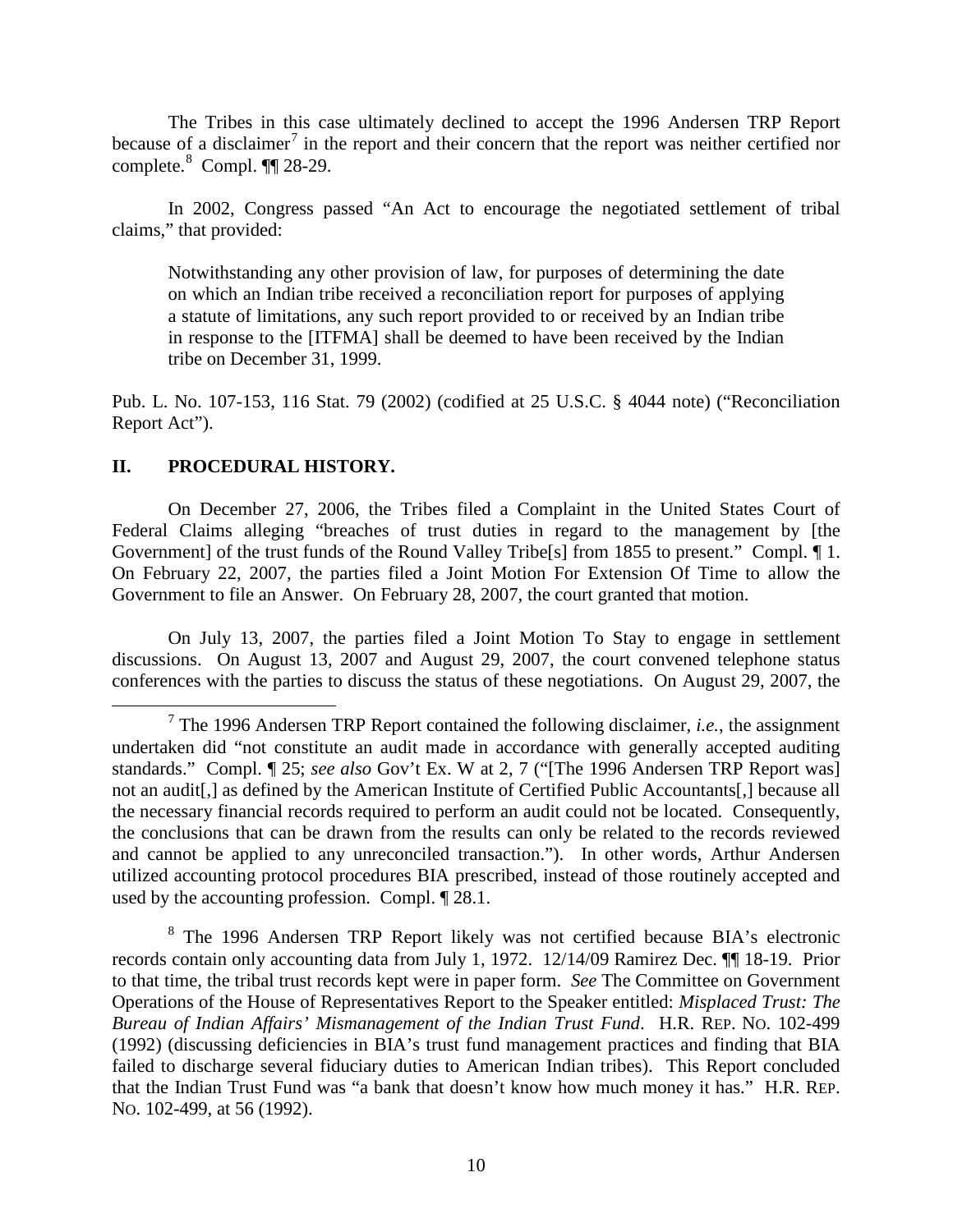Tribes withdrew from the settlement discussions, but the court declined to grant a Joint Motion To Stay. On September 10, 2007, the Government filed an Answer.

On October 1, 2007, the court entered a Protective Order and a Scheduling Order that directed the parties to file a joint proposed confidentiality agreement. On October 1, 2007, the parties filed a Joint Preliminary Status Report. On October 24, 2007, the court entered a negotiated Confidentiality Order.

On May 22, 2008, the court convened a status conference to discuss the Tribes' pending discovery requests and contents of the BIA's record database. On July 29, 2008, the court held a hearing to discuss these issues. On October 9, 2008, the Tribes filed a Motion To Compel Discovery of certain historical trust records. On October 14, 2008, the court convened a status conference to discuss that motion. On October 24, 2008, the court granted the Government leave to defer filing a written response to the Tribes' October 9, 2008 Motion To Compel. On December 1, 2008, the court met with the parties at the Department of Interior's Washington, D.C. Office to discuss the Tribes' October 9, 2008 Motion To Compel. On December 11, 2008, the court denied the Tribes' Motion To Compel, pursuant to oral representations made by the Government at the December 1, 2008 conference that additional efforts would be made to produce the requested BIA records. 12/1/08 TR at 41-48.

On March 12, 2009, the Tribes filed a second Joint Motion To Stay Litigation to conduct settlement discussions, that the court granted the following day. On April 15, 2009, the Tribes filed a Joint Motion To Lift Stay. On April 23, 2009, the court convened a status conference to discuss the March 12, 2009 Joint Motion and subsequently issued an Order lifting the stay.

On August 6, 2009, the Government filed a Motion For Approval And Entry Of A Proposed Scheduling Order and informed the court that the Government had identified 35,234 boxes that "contain or may contain documents that are relevant or potentially relevant" to this case. Gov't Prop. Sch. Order at 4. The Government estimated that at least 15,482 of those boxes would require further review before they could be released to the Tribes. *Id.* On that same date, the court convened a telephone status conference, during which the Tribes informed the court and the Government of their intent to file a motion for partial summary judgment. 8/6/09 TR at  $7:1 - 7$ .

On October 2, 2009, the Tribes filed a Motion For Partial Summary Judgment On Liability For Breach Of Fiduciary Duty; Proposed Findings Of Uncontroverted Fact, together with the Declaration of James L. Robenalt ("10/2/09 Robenalt Dec."); and attached Exhibits ("10/2/09 Robenalt Dec. Ex. A-K"). On December 14, 2009, the Government filed an Opposition, together with Proposed Findings of Uncontroverted Fact; the Declarations of Katherine Ramirez ("12/14/09 Ramirez Dec.") and Donna Erwin ("12/14/09 Erwin Dec."); and a Response to the Tribes' Proposed Findings of Fact and attached Exhibits ("Gov't Ex. A-W").

On February 1, 2010, the Tribes filed a Reply, together with the Supplemental Declaration of James Robenalt ("2/1/10 Robenalt Dec."), attached Exhibits ("2/1/10 Robenalt Dec. Ex. A-C"), and Revised Proposed Findings Of Uncontroverted Fact.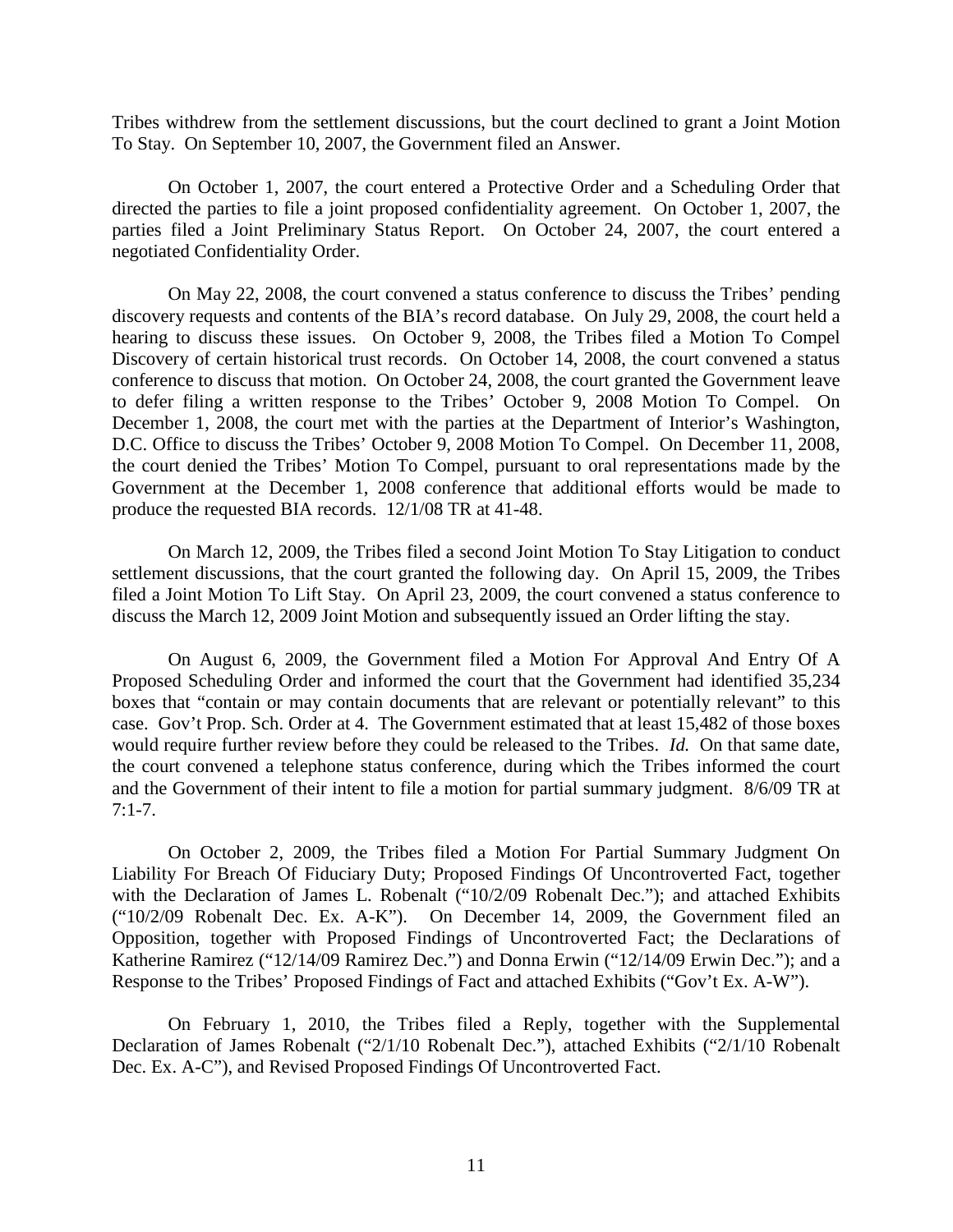On April 27, 2010, the court entered a Scheduling Order to convene an August 5, 2010 oral argument in San Francisco, California on the Tribes' October 2, 2009 Motion For Partial Summary Judgment. At the August 5, 2010 oral argument, with the Tribes' consent, the court deferred ruling on the Tribes' Motion For Partial Summary Judgment. 8/5/10 TR at 71-72. On that same date, the court was advised that the Government intended to file a Motion For Partial Summary Judgment. *Id*. at 74-75.

On September 3, 2010, the Government filed a Motion For Partial Summary Judgment regarding the Tribes' claims that pre-date July 20, 1964 ("Gov't Mot."), together with a Statement of Undisputed Material Facts, and an Appendix of Exhibits ("Gov't App. Ex. 1-15").

On November 1, 2010, the Tribes filed a Response ("Pl. Resp.") to the Government's September 3, 2010 Motion For Partial Summary Judgment, together with the Declaration of Carlino Bettega ("11/1/10 Bettega Dec.") and a Response to the Government's Statement of Undisputed Material Facts. On November 15, 2010, the Government filed a Reply ("Gov't Reply").

## **III. DISCUSSION.**

## **A. Jurisdiction.**

The Indian Tucker Act, 28 U.S.C. § 1505, specifically authorizes Indian tribes to bring claims in this court "arising under the Constitution, laws or treaties of the United States, or Executive orders of the President, or is one which otherwise would be cognizable in the [United States] Court of Federal Claims if the claimant were not an Indian tribe, band or group." 28 U.S.C. § 1505.

To state a claim cognizable under the Indian Tucker Act "a Tribe must identify a substantive source of law that establishes specific fiduciary or other duties, and allege that the Government has failed faithfully to perform those duties." *United States* v. *Navajo Nation*, 537 U.S. 488, 506 (2003) ("*Navajo I*"); *see also United States* v. *Mitchell*, 463 U.S. 206, 226 (1983) ("Because the statutes and regulations at issue . . . clearly establish fiduciary obligations of the Government in the management and operation of Indian lands and resources, they can fairly be interpreted as mandating compensation by the Federal Government for damages sustained. Given the existence of a trust relationship, it naturally follows that the Government should be liable in damages for the breach of its fiduciary duties."). The "general trust relationship between the United States and the Indian people" alone, however, is insufficient to establish jurisdiction in this court. *Navajo I*, 537 U.S. at 506.

The December 27, 2006 Complaint alleges that the Government breached its duties as trustee to the Tribes in violation of several federal statutes that establish those duties. Compl. ¶¶ 4, 31. Therefore, the court has jurisdiction to adjudicate the claims alleged in the December 27, 2006 Complaint.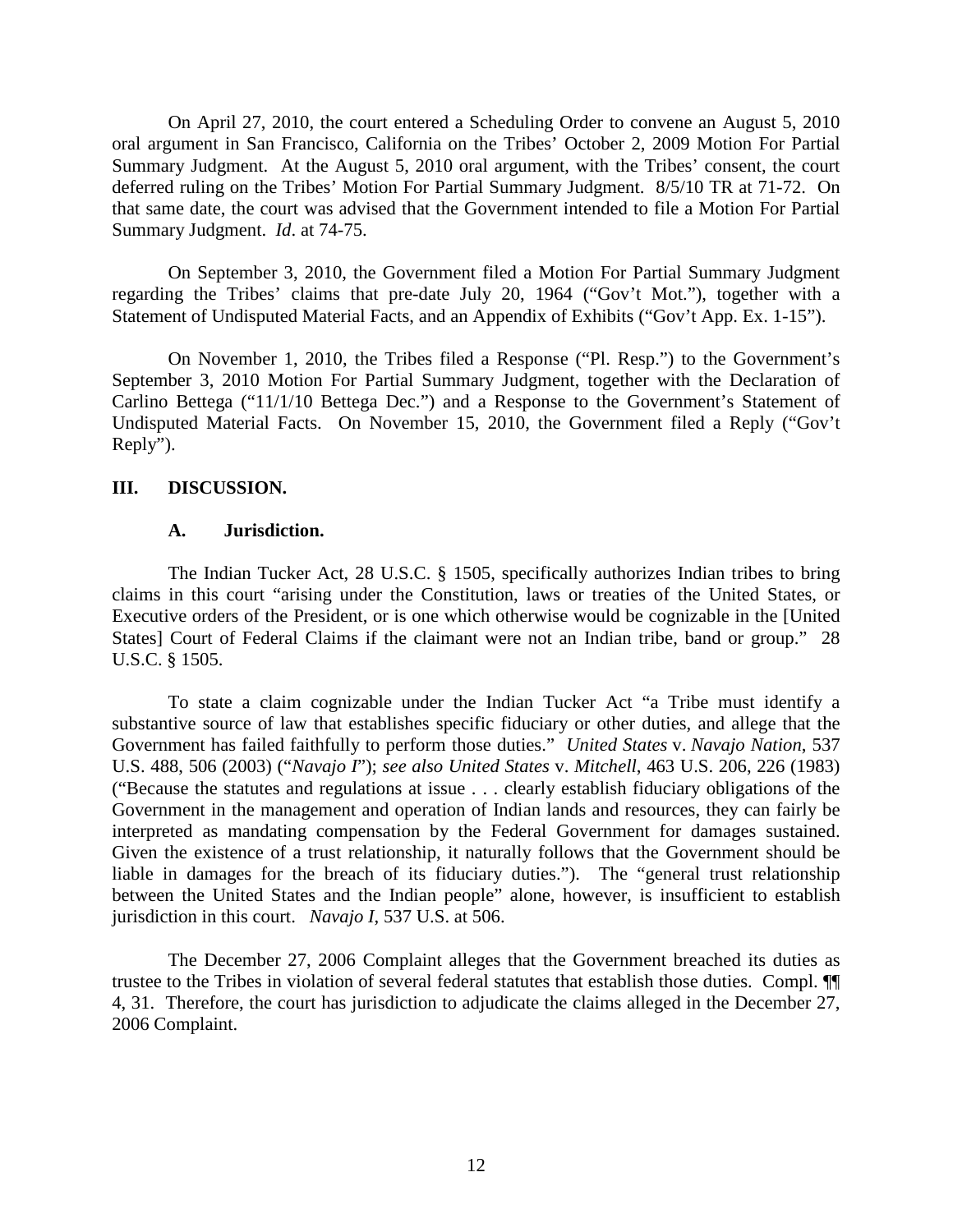## **B. Standing**

The United States Supreme Court has held that "the question of standing is whether the litigant is entitled to have the court decide the merits of the dispute or of particular issues."<br>Warth v. Seldin, 422 U.S. 490, 498 (1975). Standing must be determined "as of the *Warth* v. *Seldin*, 422 U.S. 490, 498 (1975). commencement of suit." *Rothe Dev. Corp.* v. *Dep't of Def.*, 413 F.3d 1327, 1334 (Fed. Cir. 2005). The party invoking federal jurisdiction bears the burden of establishing standing. *See Lujan* v. *Defenders of Wildlife*, 504 U.S. 555, 560-61 (1992). Specifically, "a plaintiff must show [that] it has suffered an 'injury in fact' that is . . . concrete and particularized and . . . actual or imminent, not conjectural or hypothetical; . . . the injury is fairly traceable to the challenged action of the defendant; and . . . it is likely, as opposed to merely speculative, that the injury will be redressed by a favorable decision." *Friends of the Earth, Inc*. v. *Laidlaw Envtl. Ser*v.*, Inc.*, 528 U.S. 167, 180-81 (2000) (internal citations omitted).

The December 27, 2006 Complaint alleges that the Tribes have suffered injury in fact, that is concrete, particular, actual, and traceable to Interior or BIA's breach of its duties as trustee of the Tribes' trust funds, and the resulting economic injury can be determined in a specific amount. Compl. ¶¶ 31-32. For these reasons, the court has determined that the Tribes have standing to pursue this action for breach of trust.

## **C. Standard On A Motion For Summary Judgment.**

On a motion for summary judgment, the moving party must show that there is no genuine issue as to any material fact, and that it is entitled to judgment as a matter of law. *See Moden* v. *United States*, 404 F.3d 1335, 1342 (Fed. Cir. 2005) ("Summary judgment is only appropriate if the record shows that there is no genuine issue as to any material fact and that the moving party is entitled to judgment as a matter of law."); *see also* RCFC 56(c). Only genuine disputes of material facts that might affect the outcome of the suit will preclude entry of summary judgment. *See Anderson* v. *Liberty Lobby, Inc.*, 477 U.S. 242, 248 (1986) ("As to materiality, the substantive law will identify which facts are material. Only disputes over facts that might affect the outcome of the suit under the governing law will properly preclude the entry of summary judgment. Factual disputes that are irrelevant or unnecessary will not be counted."). The "existence of some alleged factual dispute between the parties will not defeat an otherwise properly supported motion for summary judgment. . . ." *Id*. at 247-48. To avoid summary judgment, the nonmoving party must put forth evidence sufficient for a reasonable finder of fact to return a verdict for that party. *Id*. at 248-50.

The moving party bears the initial burden of demonstrating the absence of any genuine issue of material fact. *See Celotex Corp.* v. *Catrett*, 477 U.S. 317, 325 (1986) (holding the moving party must meet its burden "by 'showing' – that is, pointing out to the [trial court] that there is an absence of evidence to support the nonmoving party's case."); *see also Riley & Ephriam Constr. Co., Inc.* v. *United States*, 408 F.3d 1369, 1371 (Fed. Cir. 2005) ("The moving party bears the burden of demonstrating the absence of a genuine issue of material fact."). Once the moving party demonstrates the absence of a genuine issue of material fact, the burden shifts to the nonmoving party to show the existence of a genuine issue for trial. *See Novartis Corp.* v. *Ben Venue Labs.*, 271 F.3d 1043, 1046 (Fed. Cir. 2001) (explaining that, once a movant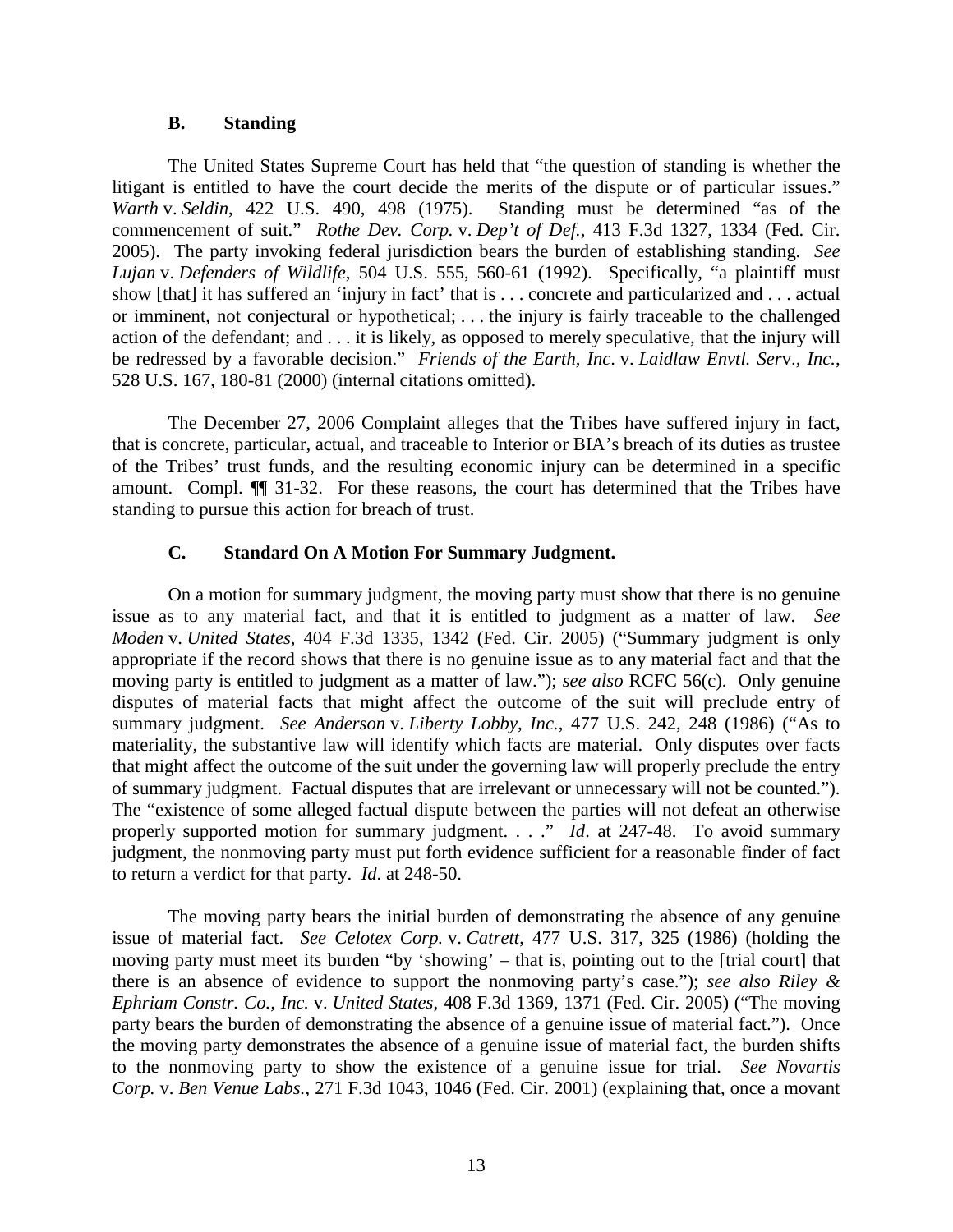demonstrates the absence of a genuine issue of material fact, "the burden shifts to the nonmovant to designate specific facts showing that there is a genuine issue for trial").

A trial court must resolve any doubt over factual issues in favor of the nonmoving party. *See Matsushita Elec. Indus. Co.* v. *Zenith Radio Corp.*, 475 U.S. 574, 587 (1987) ("[O]n summary judgment the inferences to be drawn from the underlying facts . . . must be viewed in the light most favorable to the party opposing the motion.") (internal quotations and citation omitted). Further, all reasonable inferences and presumptions must be resolved in favor of the nonmoving party. *See Anderson*, 477 U.S. at 255; *see also Casitas Mun. Water Dist.* v. *United States*, 543 F.3d 1276, 1283 (Fed. Cir. 2008) ("[A]ll justifiable inferences [are drawn] in favor of the party opposing summary judgment.").

## **D. The Government's Motion For Partial Summary Judgment Regarding The Tribes' Pre-July 20, 1964 Breach Of Trust Claims.**

The Government asserts that either the doctrine of claim preclusion or the doctrines of waiver and release require the court to grant summary judgment as to all of the Tribes' pre-July 20, 1964 breach of trust claims. Gov't Mot. at 1.

## **1. Regarding Claim Preclusion.**

In *Federated Dep't Stores, Inc.* v. *Moitie*, 452 U.S. 394 (1981), the United States Supreme Court held that "[a] final judgment on the merits of an action precludes the parties or their privies from relitigating issues that were or could have been raised in that action." *Id*. at 398 (citation omitted). Claim preclusion applies when there is (1) "a judgment on the merits in a prior suit"; (2) "a second suit involving the same parties or their privies"; and (3) the second suit is "based on the same cause of action." *Parklane Hosiery Co.* v. *Shore*, 439 U.S. 322, 326 n.5 (1979).

## **a. The Government's Argument.**

The Government argues that the first element of claim preclusion is satisfied by the final judgments in *Indians of California by Webb* and *Thompson*, as they bar the Tribes from seeking an adjudication of any claims that pre-date July 20, 1964. Gov't Mot. at 9-10. Although these cases were resolved by stipulated judgments, the United States Court of Appeals for the Federal Circuit has held that "[f]or claim preclusion purposes, consent judgments are considered to have the same force and effect as judgments entered after a trial on the merits." *Hallco Mfg. Co., Inc.* v. *Foster*, 256 F.3d 1290, 1294-95 (Fed. Cir. 2001) (citation omitted).

As to the second element, the defendant in both cases was the United States, so "[t]here is an identity of party defendant between the prior actions and this action." Gov't Mot. at 11. As for the Tribes, the Jurisdictional Act of 1928 defined "Indians of California" as "all Indians who were residing in the State of California on June 1, 1852, and their descendants now living in said State." 45 Stat. 602. As such, the Tribes are "Indians of California" for the purposes of any suits brought under the Jurisdictional Act of 1928. Gov't Mot. at 11; *see also* 10/2/09 Robenalt Dec. Ex. B at 2. The Attorney General of the State of California filed *Indians of California by Webb*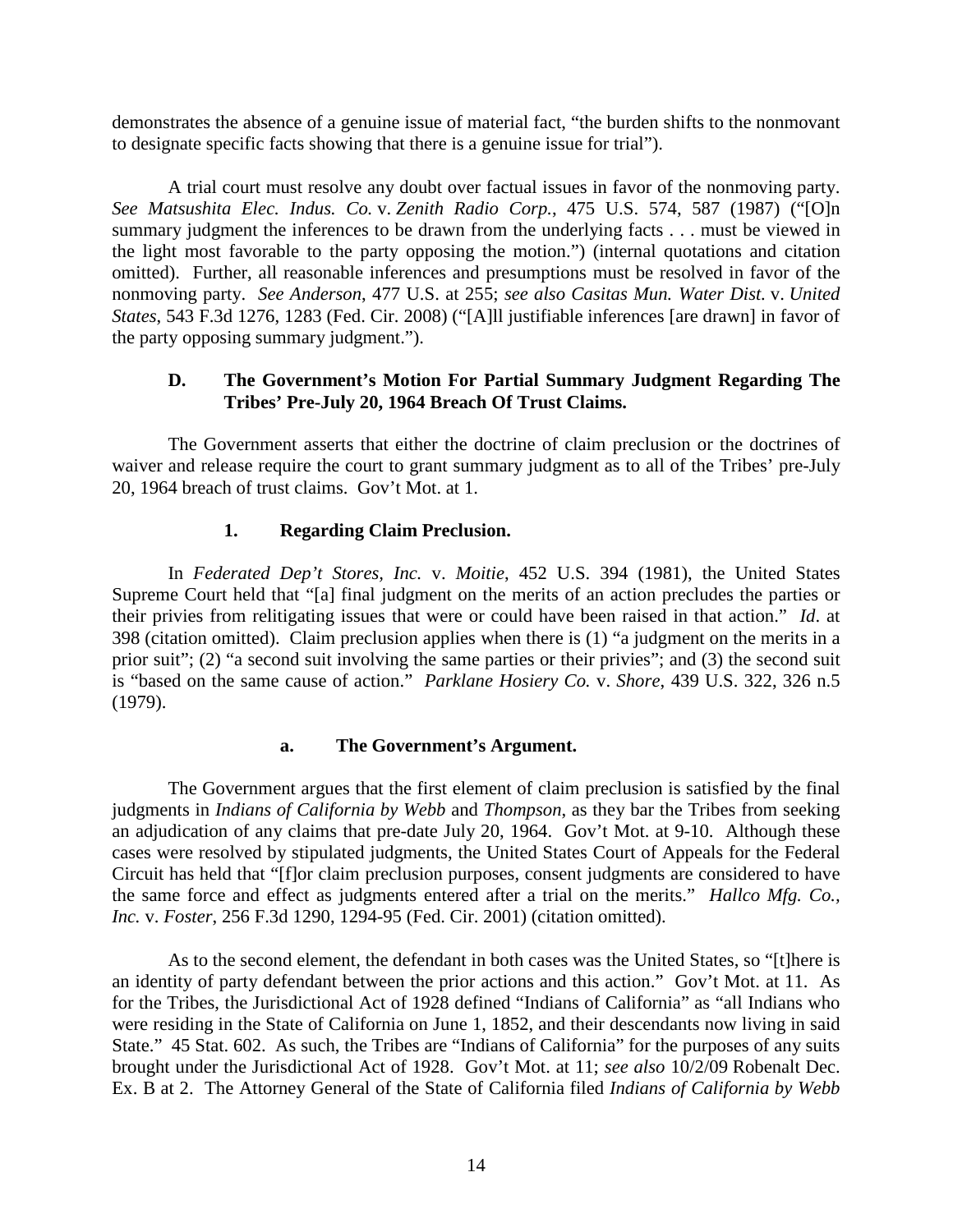on behalf of the "Indians of California" under the Jurisdictional Act of 1928. Gov't Mot. at 11. Therefore, the Tribes were "a represented party . . . and [are] bound by the judgment in that action." Gov't Mot. at 11 (citation omitted); *see also* RESTATEMENT (SECOND) OF JUDGMENTS § 41 (1982) ("A person who is not a party to an action but who is represented by a party is bound by and entitled to the benefits of a judgment as though he were a party.").

In addition, the *Thompson* and *Risling* petitions also were filed on behalf of the "Indians of California," defined therein as "all Indians who were residing in the State of California on June 1, 1852 and their descendants now living." Gov't App. Ex. 3 at 3; Gov't App. Ex. 4 at 4. The relevant statute, the ICCA, authorized claims to be brought at the ICC on behalf of "any Indian tribe, band, or other identifiable group of American Indians residing within the territorial limits of the United States or Alaska." 60 Stat. 1049, 1050. The ICC's January 20, 1958 Order in *Thompson* determined that "the tribal claimaints [from the Indian tribes in California named in this Order] are each entitled to present and have determined their respective claims relating to lands in California; and that the petitioners in [*Thompson* and *Risling*] can prosecute claims for all lands in California not involved in the [individual] tribal suits." Gov't App. Ex. 9 at 7. Therefore, the ICC determined in *Thompson II* that the "identifiable group . . . entitled to the ultimate award envisioned by this Commission would be the Indians of California except those tribes, bands or identifiable groups which filed their own separate claims, as specifically defined in our [decision] of January 20, 1958. . . ." *Thompson II*, 13 Ind. Cl. Comm. at 94.

Even though the Tribes in this case did not file a separate claim at the ICC, the Government argues that they were represented by the *Thompson* and *Risling* petitioners and are bound by the judgment in those actions. Gov't Mot. at 13 (citing *Stark* v. *United States*, 2005 WL 697315, at  $*8$  (2005) ("Plaintiff's claims . . . previously were litigated [at the ICC], and therefore are barred by the doctrine of *res judicata*.")).

As for the third element, "the claims (or portions thereof) asserted by [the Tribes] . . . are based on the same transactional facts as the ones in the [aforementioned] actions and [the claims asserted here] . . . were, or should or could have been, litigated in those prior actions." Gov't Mot. at 15. The United States Court of Appeals for the Federal Circuit in *Vitaline Corp.* v. *General Mills, Inc.*, 891 F.2d 273 (Fed. Cir. 1989), held that a prior final judgment extinguishes a claim, including

all rights of the plaintiff to remedies against the defendant with respect to all or any part of the transaction, or series of connected transactions, out of which the action arose.

*Id.* at 275 (quoting RESTATEMENT (SECOND) OF JUDGMENTS § 24(1) at 196 (1982)). Therefore, "a plaintiff is barred from a subsequent assertion of the same transactional facts in the form of a different cause of action or theory of relief." *Vitaline Corp*., 891 F.2d at 275 (quotation marks and citation omitted).

The Government contends that the Tribes improperly seek to re-litigate claims that were or could have been addressed in *Indians of California by Webb*, because the Jurisdictional Act of 1928 authorized the United States Court of Claims to adjudicate claims by the "Indians of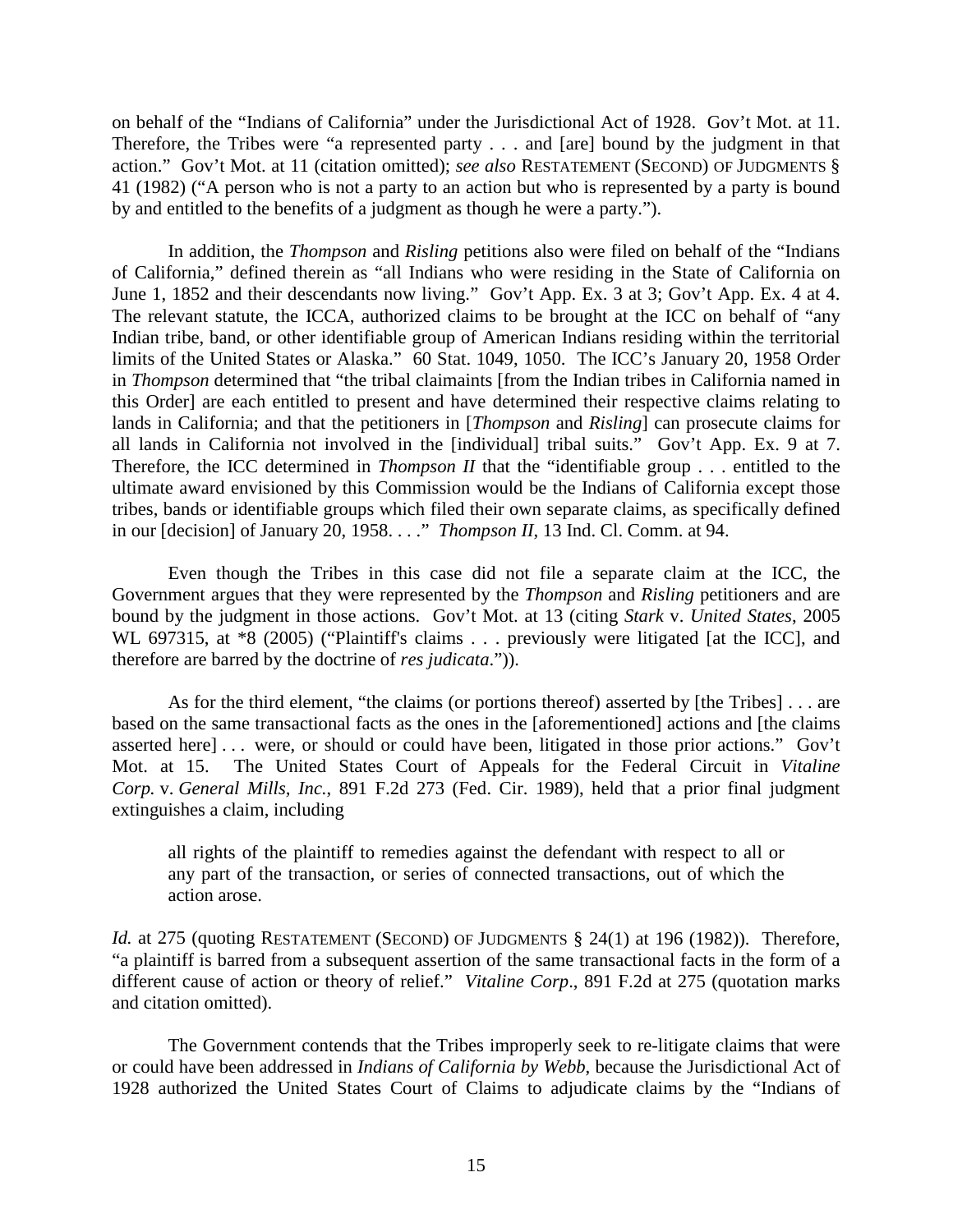California" for lands taken or appropriated by the Government without just compensation. *See*  45 Stat. 602. The December 27, 2006 Complaint also "appears to seek compensation for the equitable 'taking' of [the Tribes'] trust corpus, including its lands." Gov't Mot. at 18 (citation omitted). The *Thompson* and *Risling* petitioners, however, "did, or could have or should have, sought an accounting, damages for trust fund mismanagement<sup>[]</sup> and damages for non-monetary trust asset mismanagement," because these actions were "based upon the [Government's] fiduciary obligations as trustee to Indian tribes." Gov't Mot. at 17-18 (citation omitted); *see also* Gov't App. Ex. 5 at 8 ("From July 4, 1848, when the United States assumed dominion over the lands in California, [the Government] has been guardian and trustee of the property and affairs of the Indians of California and as such is subject to the same principles of law and equity as would apply to an ordinary fiduciary. . . .").

In this case, the December 27, 2006 Complaint also seeks an accounting and damages for trust mismanagement. Compl. ¶ 14 ("Because the United States holds tribal land in trust, it has assumed the obligations of a trustee. As trustee, the United States has a fiduciary relationship and obligations of the highest responsibility and trust to administer the trust with the greatest skill and care possessed by the trustee.") (citations omitted). Therefore, the Tribes' claims in this case that "pre-date" July 20, 1964 were, or could have been, adjudicated in the *Thompson* and *Risling* actions, as they are "based on the same transactional facts as are at issue here." Gov't Mot*.* at 18.

## **b. Plaintiffs' Response.**

The Tribes respond that their claims are not barred, because

(1) the [Tribes are] a distinct political entity that [were] in no way in privity with, or represented by the "Indians of California"; (2) the [Tribes] did not participate in or ratify the Indians of California's litigation and settlement, as would be required under their Constitution; and (3) the present litigation presents separate claims and issues of fact relating to breaches of fiduciary duty concerning the management of Round Valley Trust funds.

Pl. Resp. at 6.

The Tribes are a "federally recognized, distinct political entity with inherent sovereign powers." Pl. Resp. at 8. Even if "some of the [Tribes'] individual members were considered to be members of the Indians of California, there is no evidence they were involved in the prior litigation; and, most importantly, even if they were involved, they could not bind the [Tribes] or act on [their] behalf." *Id*. In fact, "Indians of California" does not designate a name nor does it identify a nation, band, or Tribe. *Id*. Instead, "Indians of California" is a "geographical category," not a defined term in the ICCA. *Id*. at 9.

More importantly, the Tribes did not "participate in, control, or ratify the 'Indians of California' litigation and stipulated judgment." Pl. Resp. at 10. The minutes from the August 17, 1963 meeting of the Covelo Council reflect only preliminary discussions about what role the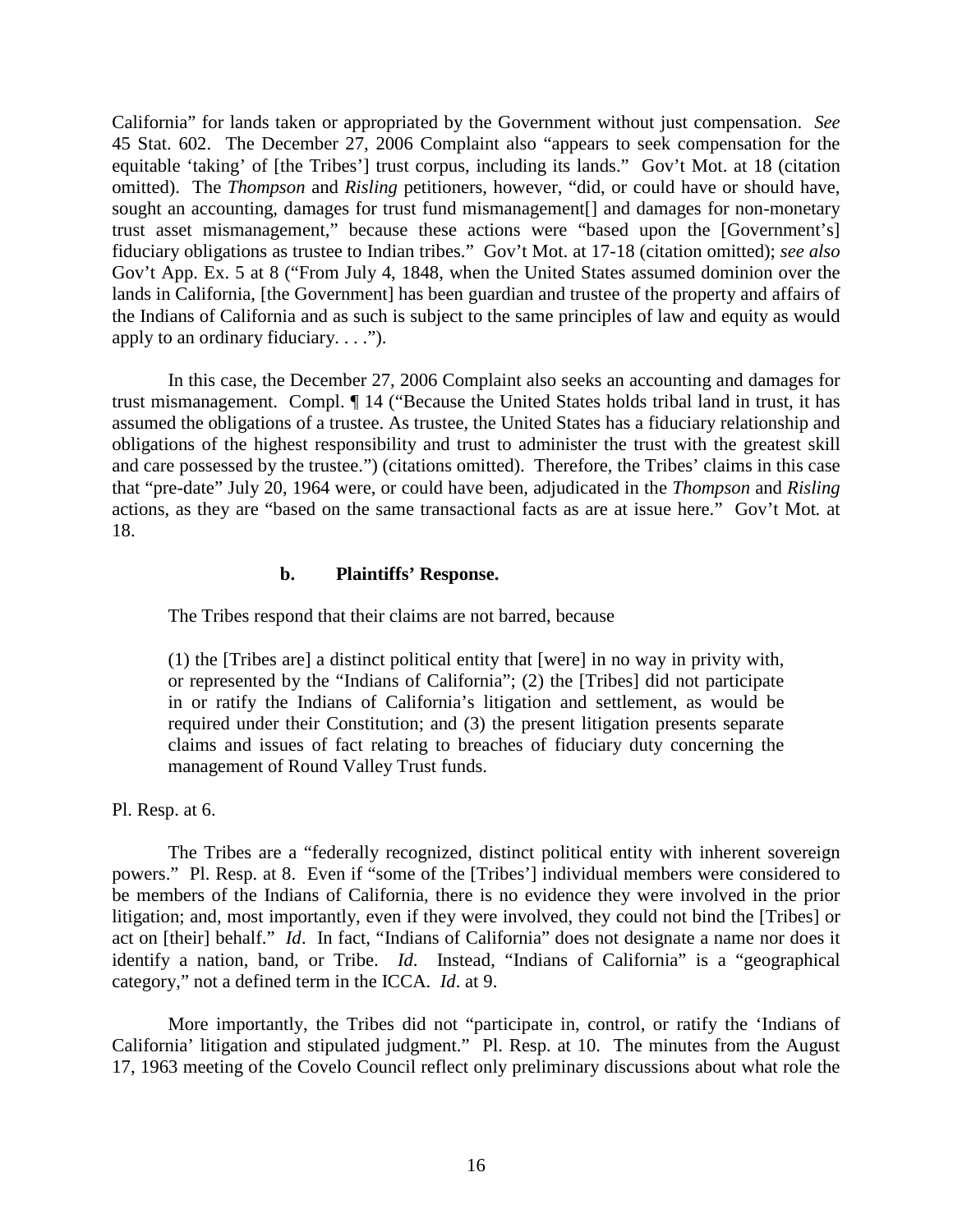Tribes should play in the *Thompson* and *Risling* petitions, if any. *Id*. at 9. They do not "establish that the [Tribes] actively participated in, or controlled the Indians of California litigation." *Id*.

As the United States Court of Appeals for the Ninth Circuit held in *United States* v. *Bhatia*, 545 F.3d 757 (9th Cir. 2008):

To determine whether a nonparty assumed control over a previous action so as to be bound by its judgment, a court must evaluate whether the relationship between the nonparty and a party was such that the nonparty had the same practical opportunity to control the course of the proceedings.

*Id*. at 759-60 (quotation marks and citation omitted).

Likewise, in this case there is no evidence that the Tribes had any relationship with the representative petitioners in the "Indians of California" cases, nor is there any evidence that the Covelo Council took any action to participate in or ratify the *Thompson* and *Risling* judgments. Pl. Resp. at 10. Since the Tribes were not a party to either of these prior actions, or in privity with the parties in the prior actions, the Tribes are not precluded from seeking an adjudication of the breach of trust claims alleged in the December 27, 2006 Complaint. Pl. Resp. at 10.

In addition, the Tribes counter that the claims alleged in the December 27, 2006 Complaint and the claims brought in the aforementioned actions are "separate actions that do not arise from the same set of transactional facts." Pl. Resp. at 11. The *Indians of California by Webb* case and the *Thompson* and *Risling* Petitions do not concern a breach of trust, but the unlawful and unjust taking of Indian lands. *Id*. at 12-13. In contrast, the December 27, 2006 Complaint sets forth a claim for "Breach of Trust duty – Trust Funds Mismanagement," with distinctly different transactional facts and, as such, claim preclusion is inapplicable. Compl. ¶¶ 31-32.

Finally, the Tribes also take issue with the Government's simple assertion that the money appropriated to satisfy the judgments in the aforementioned cases was deposited into accounts for the benefit of the Tribes. Pl. Resp. at 11. There is absolutely no evidence that the Tribes have ever received any of these funds. *Id*. In fact, the Tribes are not mentioned in any of the relevant documents. *Id.*

#### **c. The Government's Reply.**

The Government replies that claim preclusion is applicable, because the Court of Claims determined that the "Indians of California" are an "identifiable group" under the ICCA, that permits a representative action on behalf of an identifiable group. *See Thompson I*, 122 Ct. Cl. at 356-57. In addition, the Final Determination Or Judgment in *Thompson* and *Risling* provides that it was "in favor of all of the petitioners [as] representatives of the tribes, bands or groups on whose behalf said petitions were presented. . . ." Gov't App. Ex. 12 at 2. As a matter of binding precedent, an ICC action brought on behalf of an identifiable group "can encompass, and bind, sovereign Indian tribes that are not the named representative plaintiff(s) in the action." Gov't Reply at 8 (citing *Temoak Band of Western Shoshone Indians* v. *United States*, 593 F.2d 994,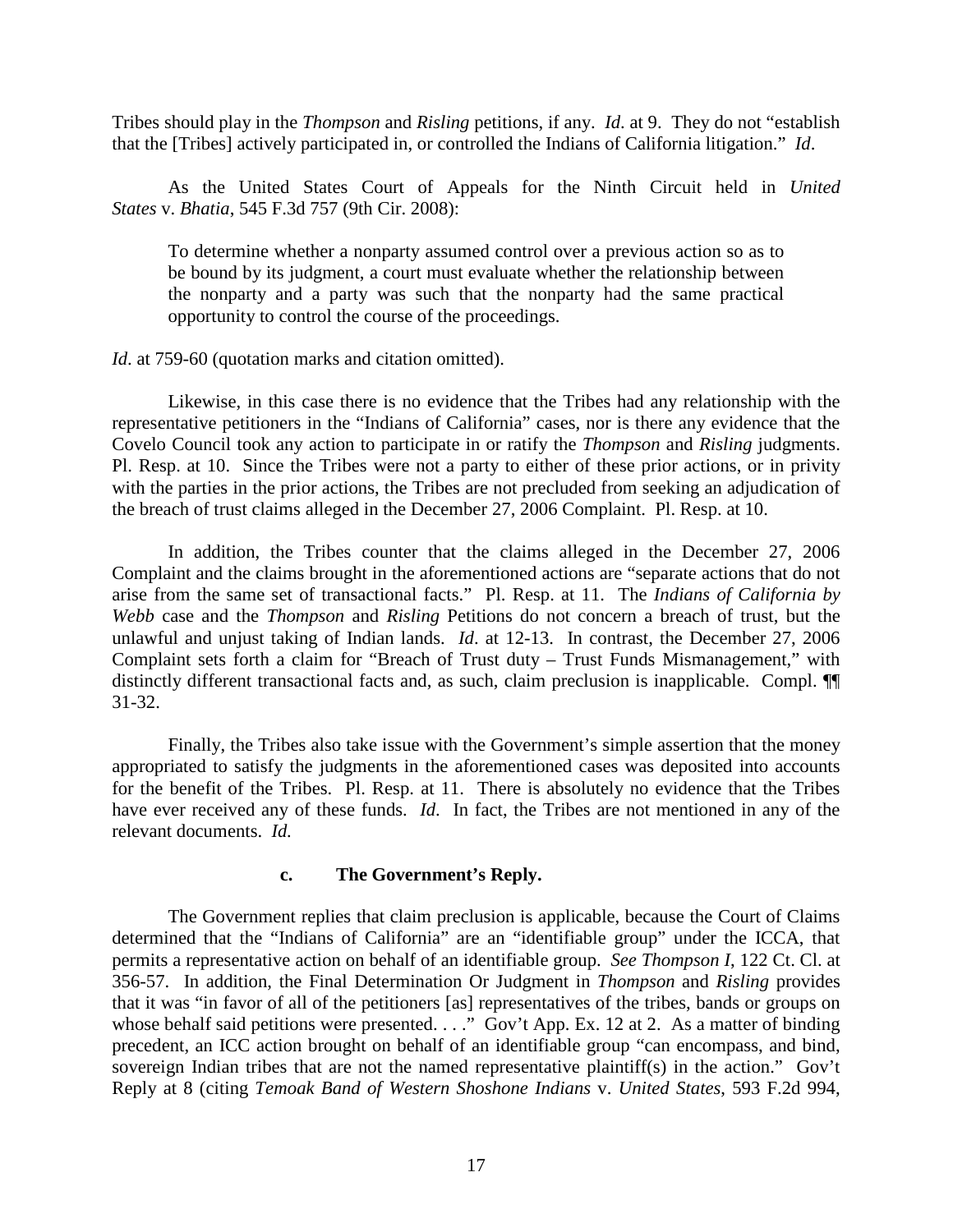997 (Ct. Cl. 1979)); *see also Western Shoshone Legal Defense and Ed. Ass'n* v. *United States*, 531 F.2d 495, 504 (Ct. Cl. 1976) ("An Indian claim under the [ICCA] is unlike a class suit in that there is no necessity that the position of each individual member of the group be represented; it is only the group claim which need be put forward."). Therefore, the Tribes were not required to participate in, control, or ratify any prior ICC action or litigation to be bound by any final ICC judgment. Gov't Reply at 9-10.

As to privity, in *United States* v. *Dann*, 470 U.S. 39 (1985), the United States Supreme Court held that once judgment funds are deposited into a trust account for the benefit of a Tribe, the Government has effectuated payment. *Id*. at 50 ("In short, the [ICC] ordered the Government *qua* judgment debtor to pay \$26 million to the Government *qua* trustee for the Tribe as the beneficiary. Once the money was deposited into the trust account, payment was effected.").

Regarding the third element of claim preclusion, the Tribes' claims in this case are based on the same transactional facts as the aforementioned actions, all of which "sought damages from the United States as upon a complete and accurate accounting as may be found due and owing," and were "based upon the United States' role as statutory trustee to [the Tribes] and other Indians." Gov't Reply at 11 (quotation marks and citations omitted). It is not relevant whether the instant claims actually were litigated, as long as they could have been litigated in the previous action. *Id*. The United States Supreme Court repeatedly has held that "[a] final judgment on the merits of an action precludes the parties or their privies from relitigating issues that were or could have been raised in that action." *Federated Dep't Stores*, 452 U.S. at 398; *see also San Remo Hotel*, *L.P.* v. *City and County of San Francisco*, 545 U.S. 323, 336 n.16 (2005) (same); *Kremer* v. *Chemical Const. Corp.*, 456 U.S. 461, 467 n.6 (1982) (same).

In addition, the *Thompson* and *Risling* Stipulation governs the Tribes' trust fund mismanagement claims, because it unambiguously released the Government from "all claims or demands which any of the petitioners and claimants . . . have asserted or could have asserted against [the Government] . . . and petitioners (and all claimants represented thereby) . . . shall be barred from asserting all such claims or demands in any future action." Gov't App. Ex. 11 at 5. Therefore, this Stipulation "clearly bars [the Tribes'] current trust mismanagement claims." Gov't Reply at 14.

#### **d. The Court's Resolution.**

Assuming *arguendo* that the Tribes' claims are barred by the doctrine of claim preclusion, only those claims that arose prior to August 13, 1946 would be barred. Although the ICC issued a Final Determination Or Judgment in the *Thompson* and *Risling* actions on July 20, 1964, the ICC only had jurisdiction to adjudicate claims that accrued prior to or on August 13, 1946. *See* 60 Stat. 1049, 1050 ("No claim accruing after the date of the approval of this Act shall be considered by the [ICC]."). Accordingly, as a matter of law, any final judgment entered by the ICC only applies to claims that accrued prior to August 13, 1946.

In *Nasalok Coating Corp.* v. *Nylok Corp.*, 522 F.3d 1320 (Fed. Cir. 2008), the United States Court of Appeals for the Federal Circuit adopted the *Parklane Hosiery* "three-part test for claim preclusion: (1) there is identity of parties (or their privies); (2) there has been an earlier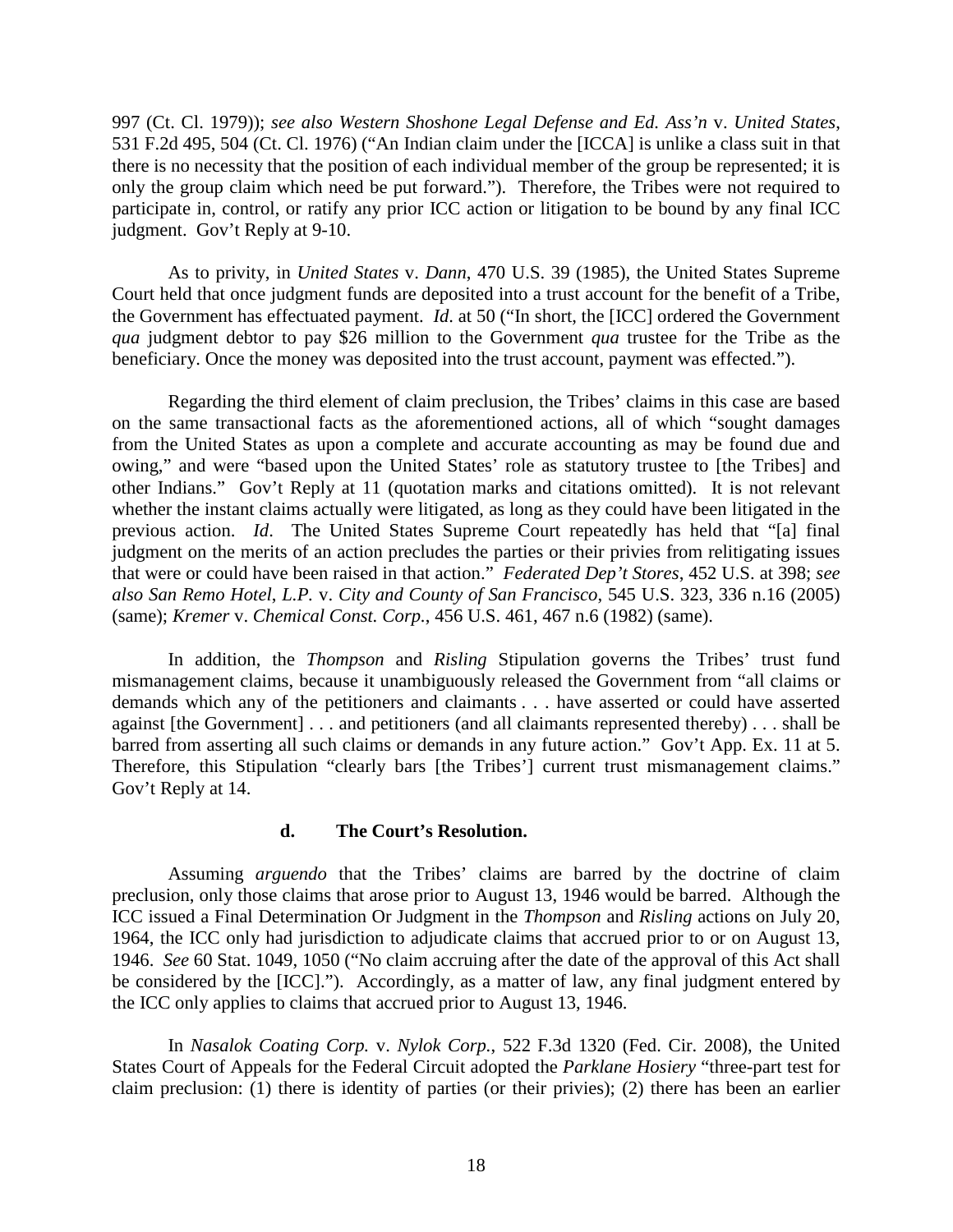final judgment on the merits of a claim; and (3) the second claim is based on the same set of transactional facts as the first." *Id*. at 1324 (quotation marks and citation omitted).

As to the first part of this test, the court has determined in this case that the Tribes were represented by the Plaintiffs in the *Indians of California by Webb* action in the Court of Claims, because the Jurisdictional Act of 1928 defined "Indians of California" as "*all Indians* who were residing in the State of California on June 1, 1852, and their descendants now living in said State." 45 Stat. 602 (emphasis added). Likewise, the *Thompson* and *Risling* petitions were brought on behalf of the "Indians of California," defined as "all Indians who were residing in the State of California on June 1, 1852 and their descendants now living." Gov't App. Ex. 3 at 3; Gov't App. Ex. 4 at 4. And, in *Thompson I*, the Court of Claims held that, "[f]or the purpose of presenting claims, by petition, to the ICC . . . the 'Indians of California' come within the term 'identifiable group.'" *Thompson I*, 122 Ct. Cl. at 356; *see also id*. at 357 (holding that the legislative history of the ICCA established that Congress authorized "any group of American Indians that could be sufficiently identified," such as the Indians of California, with authority to pursue a claim at the ICC). Since ancestors of the Tribes have lived in California since at least June 1, 1852, even though the Tribes did not file a separate claim with the ICC, the court has determined that the Tribes' interests were represented by the "Indians of California" in that proceeding. *Id*.

As to the second element of claim preclusion, the United States Court of Appeals for the Federal Circuit has determined that when cases have been resolved by stipulations of the parties and subsequently entered as judgments, they "are considered to have the same force and effect as judgments entered after a trial on the merits." *Hallco Mfg. Co.*, 256 F.3d at 1295; *see also Young Engineers, Inc.* v. *United States International Trade Commission*, 721 F.2d 1305, 1314 (Fed. Cir. 1983) ("[C]laim preclusion may operate between the parties simply by virtue of the final judgment. Thus, principles of merger and bar may apply even though a judgment results by default, consent, or dismissal with prejudice. . . .") (citation omitted).

With respect to the third element of claim preclusion, however, the court has determined that the claims alleged in the December 27, 2006 Complaint are not based upon the same set of transactional facts as the aforementioned actions. The United States Court of Appeals for the Federal Circuit has held that "a claim is defined by the transactional facts from which it arises." *Acumed LLC* v. *Stryker Corp.*, 525 F.3d 1319, 1324 (Fed. Cir. 2008) (citation omitted). The term "transactional facts" has been defined "in terms of a 'core of operative facts,' the 'same operative facts,' or the 'same nucleus of operative facts,' and 'based on the same, or nearly the same factual allegations.'" *Ammex. Inc.* v. *United States*, 334 F.3d 1052, 1056 (Fed. Cir. 2003) (citations omitted). The December 27, 2006 Complaint alleges that the Government has mismanaged the Tribes' trust funds in breach of the Government's duty as trustee. Compl. ¶¶ 31-32. The December 27, 2006 Complaint also seeks a "full and complete accounting," to determine the amount of monetary damages that the Government owes the Tribes. Compl., Prayer For Relief ¶¶ 1-2.

In contrast, the *Indians of California by Webb* action was filed pursuant to the Jurisdictional Act of 1928, that only authorized the California Attorney General to bring claims on behalf of the Indians of California for "*lands taken* from them in the State of California by the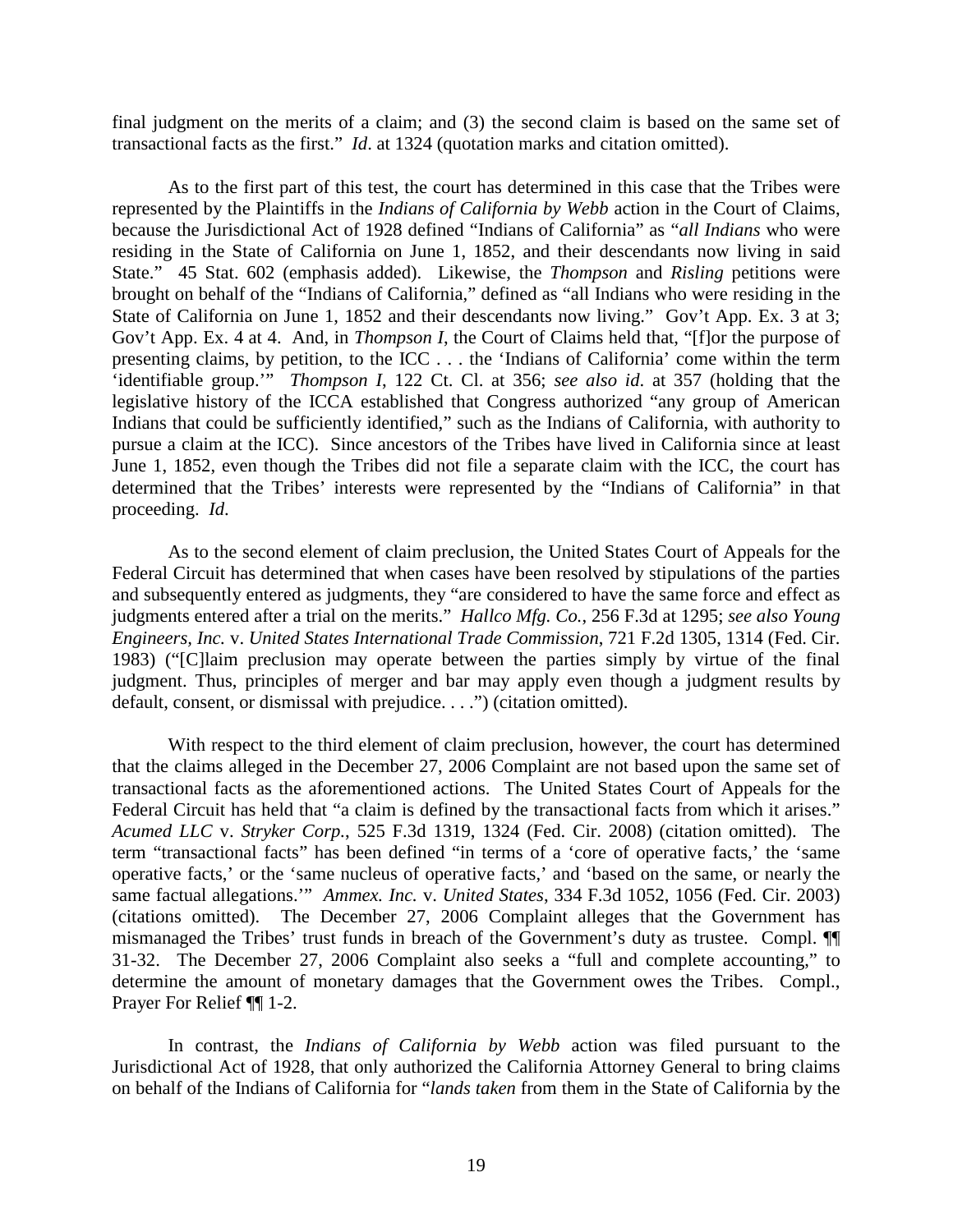United States without compensation, or for the failure or refusal of the United States to compensate [the Indians of California] for their interest in lands in said State which the United States appropriated to its own purposes without the consent of said Indians. . . . "45 Stat. 602 (emphasis added). None of the underlying transactional facts alleged in the Tribes' claim for breach of trust duty, however, are relevant to claims regarding the taking of land without just compensation. *See* Compl. ¶¶ 31-32. Therefore, the court has determined that the December 27, 2006 Complaint in the case pending in the United States Court of Federal Claims is not based upon the same transactional facts as *Indians of California by Webb*.

Likewise, the *Thompson* and *Risling* Petitions allege that the Government's actions effectuated "a taking by the United States of lands occupied by the Indians of California without payment of just compensation or of any compensation agreed to by them. . . ." Gov't App. Ex. 3 at 6-7; Gov't App. Ex. 4 at 7; *see also* Gov't App. Ex. 3 at 6 ("The acts committed by [the Government] . . . constituted a taking of the lands possessed by the Indians of California."). Therefore, the court has determined that the December 27, 2006 Complaint pending in the United States Court of Federal Claims is not based upon the same transactional facts as either the *Thompson* or *Risling* actions. *See* Court Exhibit B, comparing the Claim For Relief and Prayer For Relief in the December 27, 2006 Complaint and the Claim For Relief and Prayer For Relief in the *Thompson* and *Risling* Petitions.

For these reasons, the court has determined that the Tribes are not barred from seeking an adjudication in the United States Court of Federal Claims of the breach of trust claim alleged in the December 27, 2006 Complaint that pre-date July 20, 1964.

## **2. Regarding Waiver And Release.**

## **a. The Government's Argument.**

The Government also argues that the doctrines of waiver and release bar the Tribe's breach of trust claims in this case that pre-date July 20, 1964. Gov't Mot. at 19. The United States Court of Appeals for the Federal Circuit in *King* v. *Department of the Navy*, 130 F.3d 1031 (Fed. Cir. 1997), held that "the words used by the parties to express their agreement are given their ordinary meaning, unless it is established that the parties mutually intended and agreed to some alternative meaning." *Id*. at 1033 (citation omitted).

The October 30, 1944 Stipulation in *Indians of California by Webb* provides:

[S]aid judgment when entered shall be in full and complete settlement, satisfaction, and discharge of any and all claims and demands of every kind and character whatsoever which the plaintiff Indians, *or any of them*, may have against the United States under and by virtue of the [Jurisdictional Act of 1928].

Gov't App. Ex. 1 at 6 (emphasis added).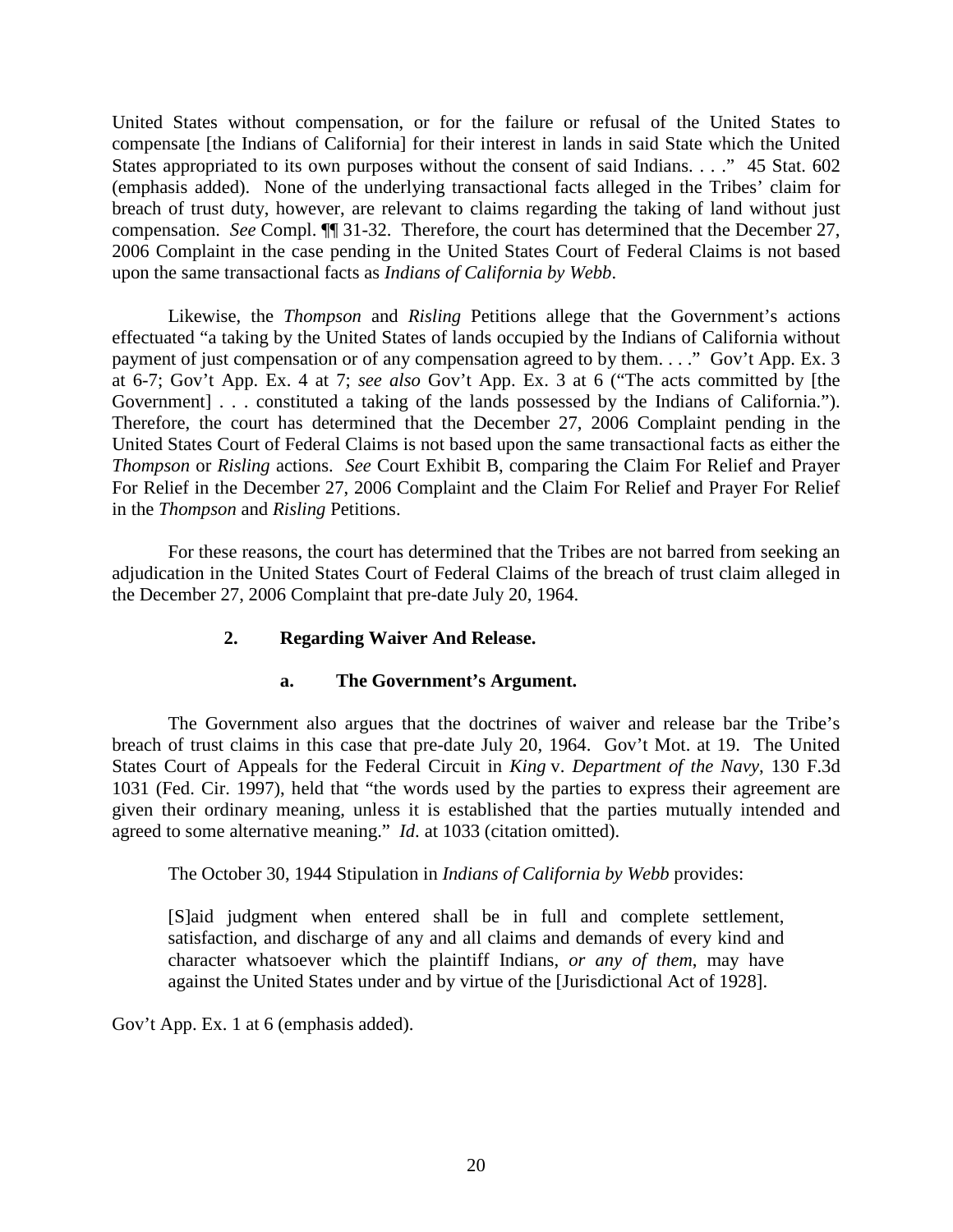Likewise, the July 20, 1964, Final Judgment in *Thompson* and *Risling* incorporated the following April 30, 1964 Stipulation For Compromise And Settlement And Entry Of Final Judgment:

The stipulation and entry of final judgment shall finally dispose of all claims or demands which any of the petitioners and claimants represented in [the *Thompson*  and *Risling* actions] have asserted or could have asserted against [the Government] in any of said cases, either before or after any consolidation, and petitioners (and all claimants represented thereby), and each of them, shall be barred from asserting all such claims or demands in any future action.

Gov't App. Ex. 11 at 5; *see also* Gov't App. Ex. 12 at 2.

Therefore, the "words used by the parties" in these Stipulations release and discharge the Government for the claims in those actions, as well as those in this case. Gov't Mot. at 21. Accordingly, the Tribes' claims in this case "that pre-date July 20, 1964 have been waived and released by the stipulations and judgments in the prior Indians of California actions." *Id*. at 22.

## **b. Plaintiffs' Response.**

As to the Government's waiver and release argument, the Tribes respond that since they were not a party to the stipulated final judgments in the "Indians of California" case or *Thompson* or *Rising* petitions, as a matter of law, they are not bound by them. Pl. Resp. at 14-15 (citing *Imprimis Investors LLC* v. *United States*, 83 Fed. Cl. 46, 65 (2008) (holding that "no case supports the notion that a general release should extend to bind actions against non-parties to the agreement, especially when not made explicit in the agreement")).

In addition, the claims alleged and released in the aforementioned actions concerned the Government's "unlawful and unjust taking of aboriginal lands." Pl. Resp. at 15. Accordingly, neither adjudicated the breach of trust allegations alleged in this case. *See Acumed*, 525 F.3d at 1326 (holding that a claim is not barred by claim preclusion "merely because it could have been" raised in a prior action).

#### **c. The Government's Reply.**

The Government replies that the scope of the *Thompson* and *Risling* stipulations governs the Tribes' trust fund mismanagement claims in this case, as the stipulations unambiguously released the Government from "all claims or demands which any of the petitioners and claimants . . . have asserted or could have asserted against [the Government.]" Gov't App. Ex. 11 at 5. As such, "petitioners (and all claimants represented thereby) . . . shall be barred from asserting all such claims or demands in any future action." *Id*. Therefore, this release "clearly bars [the Tribes'] current trust mismanagement claims." Gov't Reply at 14.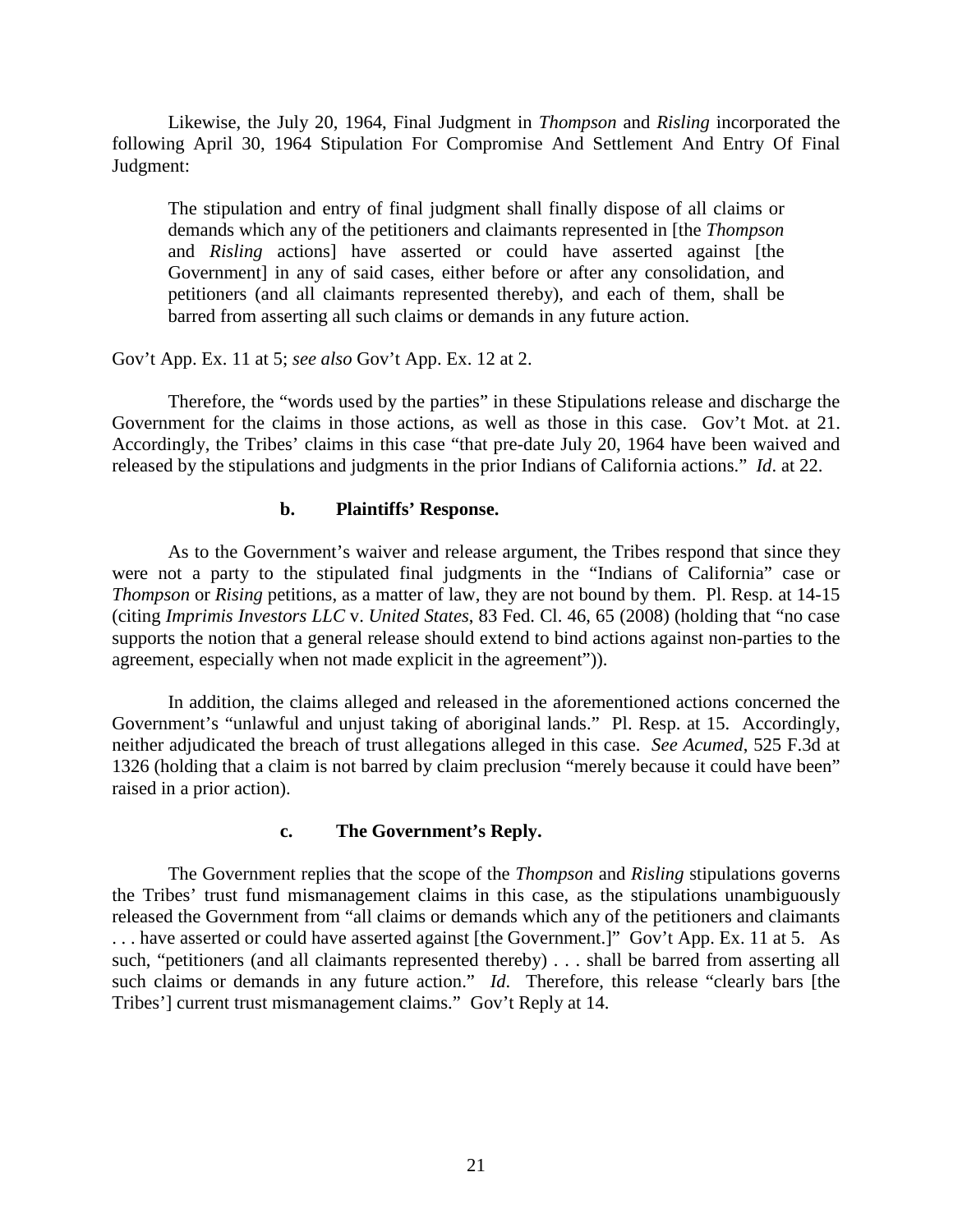#### **d. The Court's Resolution.**

The Stipulation in *Indians of California by Webb* provides that any final judgment: "shall be in full and complete settlement, satisfaction, and discharge of any and all claims and demands of every kind and character whatsoever which the plaintiff Indians, or any of them, may have against the United States *under and by virtue of the [Jurisdictional Act of 1928]*." Gov't App. Ex. 1 at 5 (emphasis added). Since that Act concerned only the taking of Indian property interests, the Tribes' claim for breach of trust *ipso facto* could not have been brought thereunder, and the Stipulation and resulting final judgment in *Indians of California by Webb* did and could not waive the claims asserted in this case.

The Final Determination Or Judgment entered by the ICC in *Thompson* and *Risling* released claims that accrued by August 13, 1946, because the ICC did not have jurisdiction to adjudicate any claims that accrued after that date. *See* 60 Stat. 1049, 1050 (1946). Therefore, the court has determined that the Tribes' breach of trust claims alleged in the December 27, 2006 Complaint could not have been asserted in *Thompson* and *Risling* actions, because they did not accrue by August 13, 1946. *See Shoshone Indian Tribe of the Wind River Reservation* v. *United States*, 364 F.3d 1339, 1348 (Fed. Cir. 2004) (holding that "[a] cause of action for breach of trust traditionally accrues when the trustee 'repudiates' the trust and the *beneficiary has knowledge of that repudiation*.") (emphasis added) (citations omitted).

In *Shoshone Indian Tribe*, our appellate court recognized that the nature of the trusteebeneficiary relationship often allows a trustee to mask "repudiation" of a breach without the knowledge of the beneficiary. *Id*. For this reason, in breach of trust cases, it is "common for the statute of limitations to not commence to run against the beneficiaries until a final accounting has occurred that establishes the deficit of the trust." *Id*. (citations omitted); *see also Hopland Band of Pomo Indians* v. *United States*, 855 F.2d 1573, 1577 (Fed. Cir. 1988) (holding that a claim does not accrue until "all the events which fix the [G]overnment's alleged liability have occurred *and* the plaintiff was or should have been aware of their existence.") (emphasis in original). Recognizing these principles, in the Reconciliation Report Act of 2002, Congress provided that any accounting received by an Indian tribe under the ITFMA "shall be deemed to have been received by the Indian tribe on December 31, 1999." P.L. 107-153, 116 Stat. 79 (codified at 25 U.S.C. § 4044 note).

Therefore, the court has determined that the Tribes' claims for breach of trust in this case were not waived or released by either of the prior actions, as they did not accrue until December 31, 1999. *See Osage Nation* v. *United States*, 57 Fed. Cl. 392, 397 (2003) ("Therefore, assuming the Arthur Andersen Report qualifies as a reconciliation report [under the ITFMA], plaintiff's claims as to losses or mismanagement of trust funds accrued on December 31, 1999. . . .") (internal quotation marks omitted).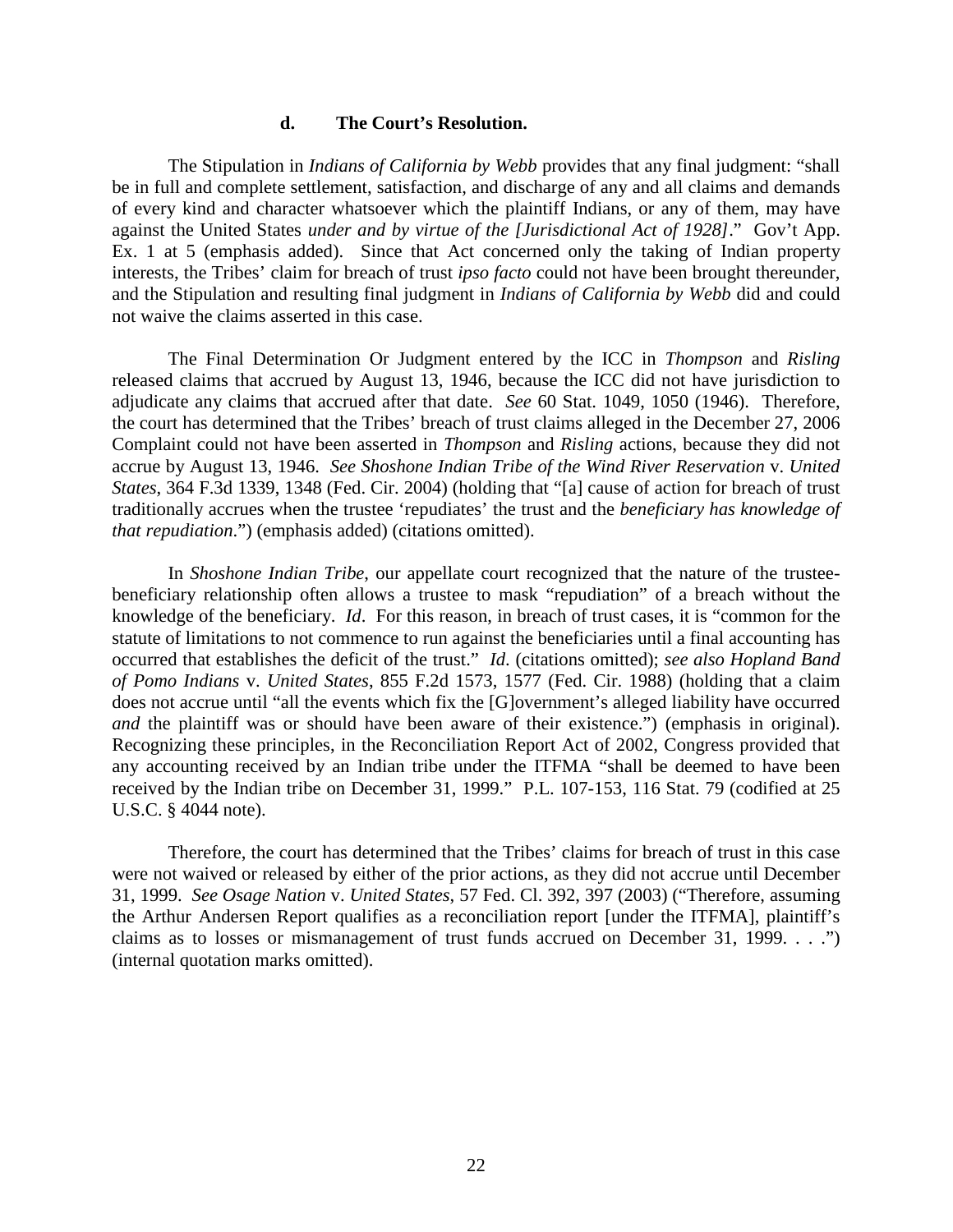## **E. The Government's Alternative Motion For Summary Judgment Regarding The Tribes' Pre-August 13, 1946 Breach Of Trust Claims.**

In the alternative, the Government asserts that summary judgment is required by Section 12 of the ICCA, as to all of the Tribes' pre-August 13, 1946 breach of trust claims. Gov't Mot. at 1.

## **1. The Government's Argument.**

The Government argues that, even if the Tribes' breach of trust claims in this case were not subject to the doctrines of claim preclusion or waiver and release, nevertheless, Section 12 of the ICCA $9$  prohibits the court from asserting subject matter jurisdiction over the Tribes' claims that pre-date August 13, 1946. Gov't Mot. at 23.

The United States Supreme Court, in *United States* v. *Dann*, 470 U.S. 39 (1985) held that "[t]he 'chief purpose of the [ICCA was] to dispose of the Indian claims problem with finality.'" *Id.* at 45 (quoting H.R. REP. No. 79-1466, at 10 (1945)). Therefore, the intent of Congress, "as well as the plain wording of Section 12 of the ICCA, firmly establish that the ICC was the only tribunal with authority to adjudicate pre-1946 Indian tribal, and identifiable group, claims against the United States," including the breach of trust claims asserted in the December 27, 2006 Complaint. Gov't Mot. at 24-25 (citing 60 Stat. 1049, 1050 (listing all of the claims that Congress authorized the ICC to adjudicate)). Since the Tribes' claims were not filed with the ICC by August 13, 1951, necessarily they are barred from being adjudicated in this court or any other forum. Gov't Mot. at 25.

Nor did the 1990 and subsequent "Appropriations Provisos," ressurect the Tribes' extinguished claims. As Congress recently stated:

[N]otwithstanding any other provision of law, the statute of limitations shall not commence to run on any claim . . . concerning losses to or mismanagement of trust funds, until the affected tribe or individual Indian has been furnished with an accounting of such funds from which the beneficiary can determine whether there has been a loss. . . .

<span id="page-22-0"></span>123 Stat. 2904, 2922 (2009).

60 Stat. 1049, 1052 (1946).

<sup>&</sup>lt;sup>9</sup> Section 12 of the ICCA provides:

The Commission shall receive claims for a period of five years after the date of approval of this Act[, August 13, 1946,] and no claim existing before such date but not presented within such period may thereafter be submitted to any court or administrative agency for consideration, nor will such claim thereafter be entertained by the Congress.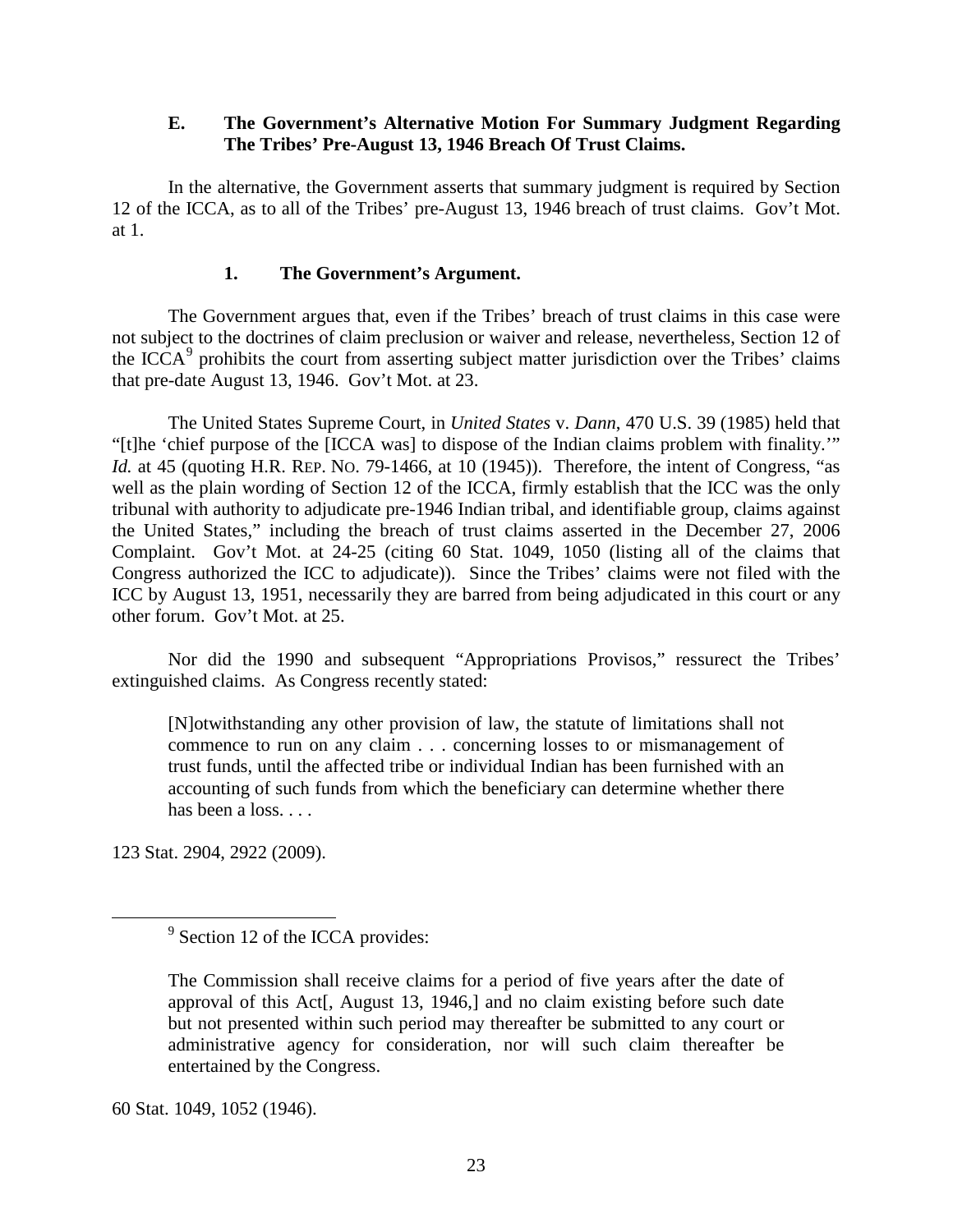The Government insists that, despite the "Appropriations Provisos," the Tribes' claim for breach of trust duty is barred by Section 12 of the ICCA because that Section is a statute of repose, not a statute of limitations. Gov't Mot. at 26 (citing *Alexander* v. *Beech Aircraft Corp.*, 952 F.2d 1215, 1218, n.2 (10th Cir. 1991) ("A statute of repose typically bars the right to bring an action after the lapse of a specified period, unrelated to the time when the claim accrued. The bar instead is tied to an independent event. . . . A statute of limitations generally bars the bringing of an action after the passage of a given period of time following the accrual of the claim.").

Section 12 of the ICCA is "a statute of repose<sup>[1]</sup>, because the time for filing claims against the United States was independent of the date those claims accrued." Gov't Mot. at 26 (citing *Sioux Tribe* v. *United States*, 500 F.2d 458, 489 (Ct. Cl. 1974) ("The [ICCA] provides in no uncertain terms that *any claim existing* prior to August 13, 1946, must be filed within five years (*i.e.*, before August 13, 1951), and if it is not filed within that period, it cannot thereafter be submitted to any court, administrative agency, or Congress for consideration. There is no doubt about the fact that Congress intended to cut off all claims not filed before August 13, 1951, and the [ICCA] so provides in clear and unmistakable language.") (emphasis added)).

Since Congress intended Section 12 of the ICCA to set a final date certain for any residual Indian claims to be asserted, Congress enacted specific additional legislation when it deemed an exception was required. *See* 110 Stat. 2418 (1996) (authorizing the Court of Federal Claims to adjudicate land claims by the Pueblo of Isleta Indian Tribe, "[n]otwithstanding [28 U.S.C. §§ 2401, 2501] and [ICCA § 12], or any other law which would interpose or support a defense of untimeliness").

Finally, *Shoshone Indian Tribe* does not bear on the foregoing analysis, because that decision did not address claims that were extinguished by the ICCA. Gov't Mot. at 28. Although the United States Court of Appeals for the Federal Circuit held that the "Appropriations Provisos" delayed the accrual of the plaintiffs' breach of trust claims, no claims that existed prior to the enactment of the ICCA were at issue in that case. *Id*.; *see also Shoshone Indian Tribe*, 364 F.3d at 1343 ("[T]he Tribes brought suit in the United States Court of Claims, alleging that the Government breached fiduciary and statutory duties owed to the Tribes from August 14, 1946 onward by mismanaging the reservation's natural resources and the income derived from such resources. The date of August 14, 1946 chosen by the Tribes coincides with the passage of the [ICCA].").

Therefore, "[t]he ICCA's jurisdictional bar applied to, and requires the dismissal of, any trust accounting or trust mismanagement claims (or portions thereof) that existed as of August 13, 1946." Gov't Mot. at 29.

#### **2. Plaintiffs' Response.**

The Tribes respond that Section 12 of the ICCA does not bar their claims for breach of trust, because those claims did not accrue until December 31, 1999. Pl. Resp. at 16. Under the ITFMA, Interior was required to prepare a "Reconciliation Report" for each Indian trust fund to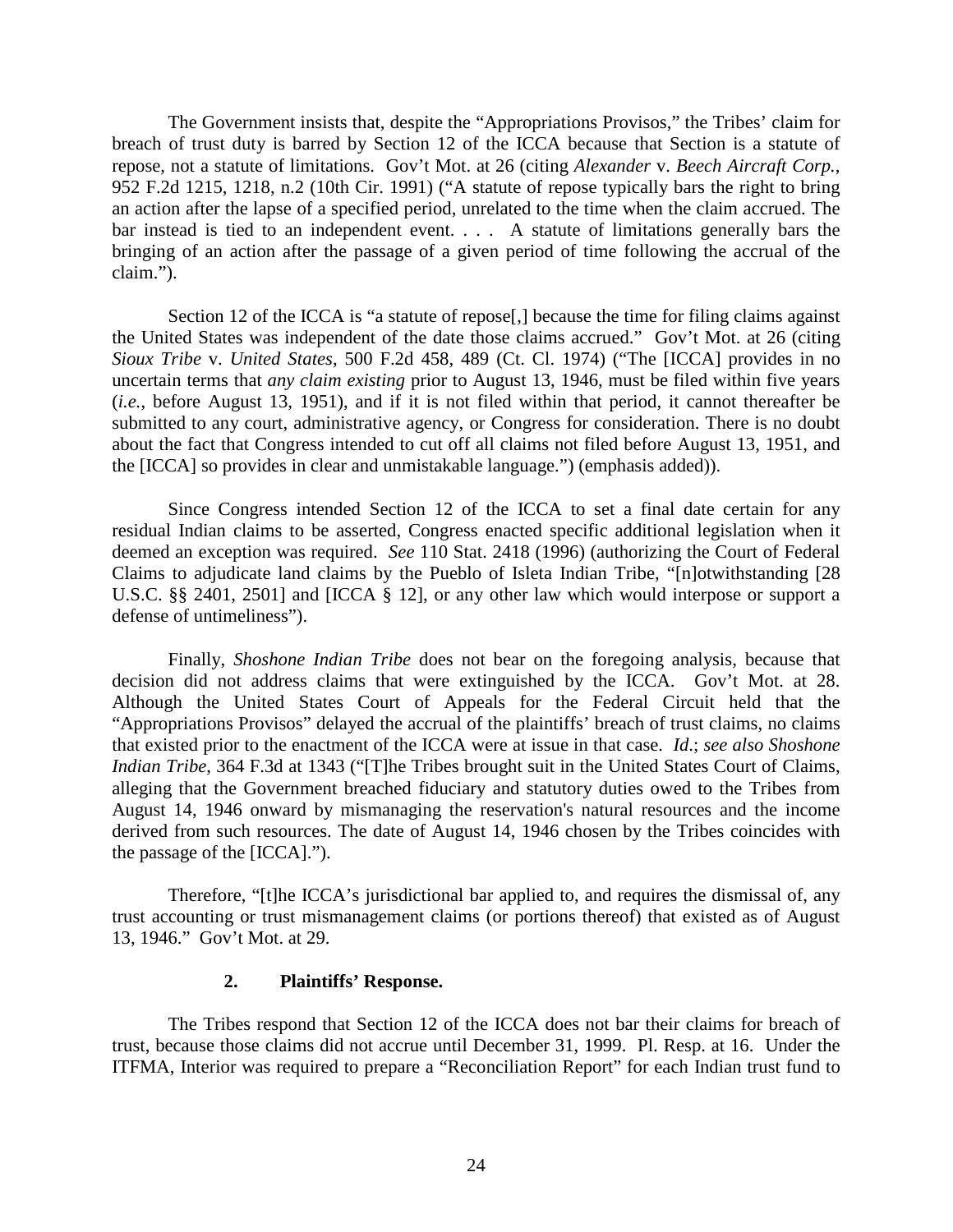provide "the account holder with as full and complete accounting as possible of the account holder's funds to the earliest possible date. . . ." 25 U.S.C. § 4044(2)(A).

In 2002, however, Congress approved the Reconciliation Report Act of 2002, that provided:

Notwithstanding any other provision of law, for purposes of determining the date on which an Indian tribe received a reconciliation report for purposes of applying a statute of limitations, any such report provided to or received by an Indian tribe in response to the [ITFMA] shall be deemed to have been received by the Indian tribe on December 31, 1999.

P.L. 107-153, 116 Stat. 79 (codified at 25 U.S.C. § 4044 note).

Therefore, Congress has determined that the Tribes, and others affected, should not be "deemed" to have received an accounting of their trust funds until December 31, 1999, *i.e.*¸ the earliest possible date those claims could have accrued. Pl. Resp. at 20.

Similarly, the breach of trust duty claims alleged in the December 27, 2006 Complaint did not accrue until December 31, 1999, and are not barred by Section 12 of the ICCA. Pl. Resp. at 20.

Finally, the Tribes argue that Section 12 of the ICCA is not a statute of repose. Pl. Resp. at 22. The United States Supreme Court has emphasized that there is a "strong presumption that Congress expresses its intent through the language it chooses." *Immigration and Naturalization Service* v. *Cardoza-Fonseca*, 480 U.S. 421, 432 n.12 (1987) (citations omitted). In the "Appropriations Provisos" and Reconciliation Report Act of 2002, Congress used such definitive phrases as "notwithstanding any other provision of law" and "statute of limitations" to specify that a breach of trust claim by an American Indian tribe was not subject to the doctrine of repose, but instead was governed by the applicable statute of limitations. Pl. Resp. at 22.

## **3. The Government's Reply.**

The Government replies that this case is distinguishable from *Osage Nation*, because the text of the ICCA "directly contradict[s] [the Tribes'] view of [S]ection 12 as a statute of limitations." Gov't Reply at 15-16. By "unambiguously establishing a date—August 13, 1951—after which Tribes would be barred from bringing claims that existed in 1946 against the United States, [S]ection 12 extinguished [all] claims regardless of the date on which they accrued." *Id*. at 16.

The Government reasons that the ICCA is a statute of repose because Section 12 is titled "Limitations," in contrast to Section 24, relied upon in *Osage Nation*, titled "Future Indian Claims." Gov't Reply at 17. In *Russello* v. *United States*, 464 U.S. 16 (1983), the United States Supreme Court held that "[w]here Congress includes particular language in one section of a statute[,] but omits it in another section of the same Act, it is generally presumed that Congress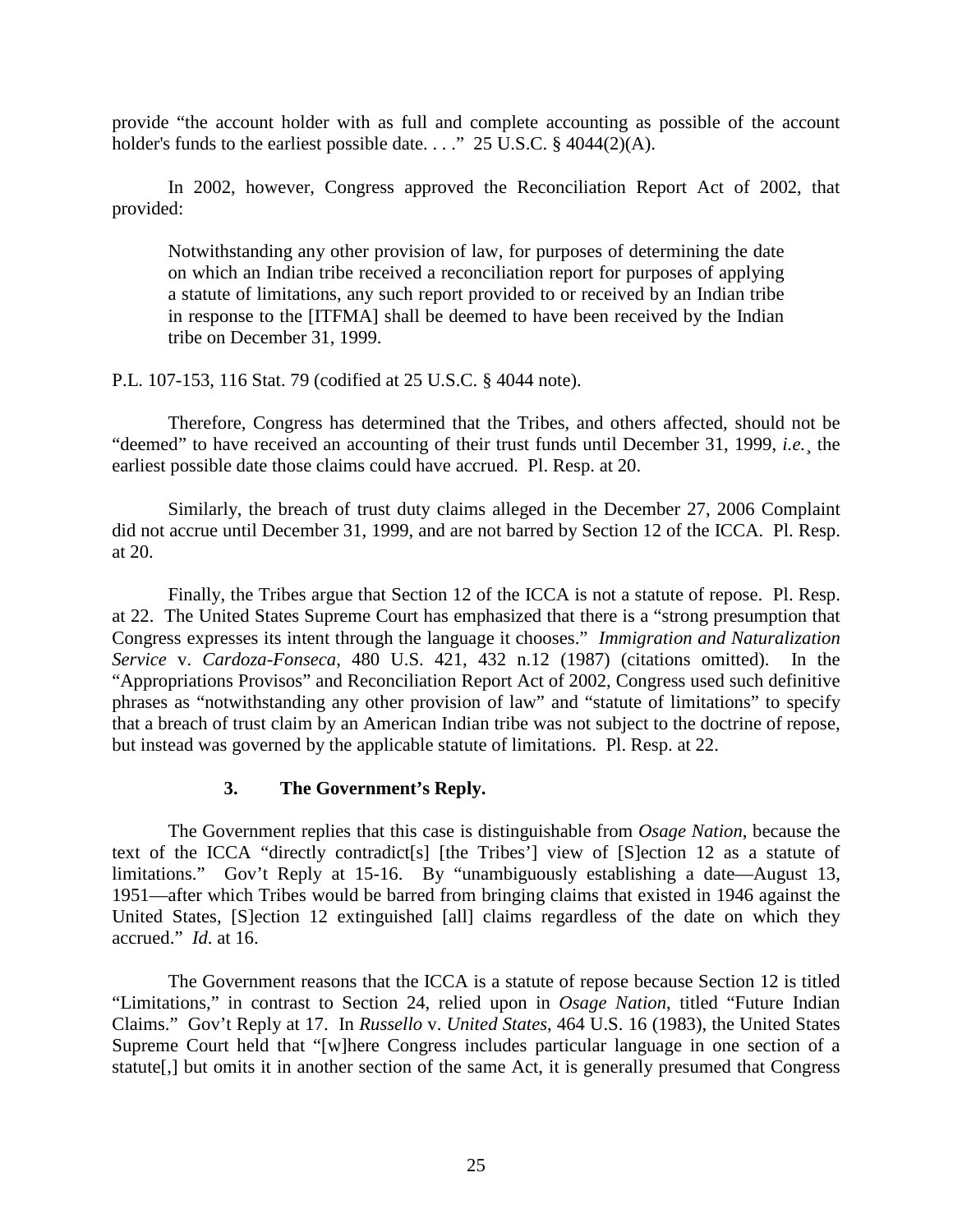acts intentionally and purposely in the disparate inclusion or exclusion." *Id*. at 23 (quotation marks and citation omitted).

Section 12 of the ICCA refers to claims *existing* before August 13, 1946, in contrast to Section 24 that refers to claims *accruing* after that date. Gov't Reply at 17. Therefore, it would be erroneous for the court to interpret Section 12 of the ICCA only to bar claims that accrued before August 13, 1946, since it is a statute of repose, making accrual irrelevant. Gov't Reply at 17. For this reason, the "Appropriations Provisos" "only address the statute of limitations," and do not revive claims extinguished by a statute of repose. *Id*. at 18. Although the "Appropriations Provisos" toll accrual of claims for losses to or mismanagement of trust funds from August 14, 1946 forward, they do not reach back before August 13, 1946. *Id*. Accordingly, regardless of when the Tribes' breach of trust claims accrued, all claims that existed as of August 13, 1946 are barred as a matter of law. *Id*. at 19.

## **4. The Court's Resolution.**

The ICCA was enacted to give Indian tribes the "full and untrammeled right to have their grievances heard under nondiscriminatory conditions by the appropriate courts of the United States." H.R. REP. NO. 79-1466, at 2 (1945). To meet this objective, Congress established the ICC to hear all Indian claims that had accrued as of August 13, 1946. *See* 60 Stat. 1049, 1050 ("No claim accruing after the date of the approval of this Act shall be considered by the [ICC].") To ensure that Indians would have a venue to bring any future claims, Congress authorized the Court of Claims to adjudicate any claims that accrued after August 13, 1946. *See* 60 Stat. 1049, 1055; *see also* H.R. REP. NO. 79-1466, at 3 (1945) ("[I]n order to prevent any future accumulation of unsettled claims, the statutory prohibition against litigation in the Court of Claims growing out of agreements with Indian tribes would be lifted and the Indian would henceforth have the same right as his . . . neighbor to secure a full and free hearing in the Court of Claims . . . on any controversy that may arise in the future.").

Section 12 of the ICCA provides that the ICC "shall receive claims for a period of five years . . . and no claim existing before such date *but not presented* within such period may thereafter be submitted to any court or administrative agency for consideration. . . ." 60 Stat. 1049, 1052 (1946) (emphasis added). Therefore, for a claim to be barred by Section 12, it must be one that could have been presented to the ICC, but was not presented by August 13, 1951. Since the ICC only had jurisdiction to adjudicate claims that accrued by August 13, 1946, Section 12 does not bar claims that accrued thereafter.<sup>[10](#page-25-0)</sup>

<span id="page-25-0"></span><sup>&</sup>lt;sup>10</sup> The legislative history of the ICCA supports this interpretation. A June 11, 1945 Report of the Department of Interior to the House Committee on Indian Affairs stated:

The purpose of this suggested amendment [to Section 12 of the ICCA] is to make it as clear as possible that the bill intends to bar forever the litigation in any forum whatsoever of claims which are not presented to the [ICC] within the prescribed five-year period. This limitation would be made applicable only to claims existing at the time of the enactment of the bill, *since claims arising subsequent to that time would not be cognizable by the [ICC].*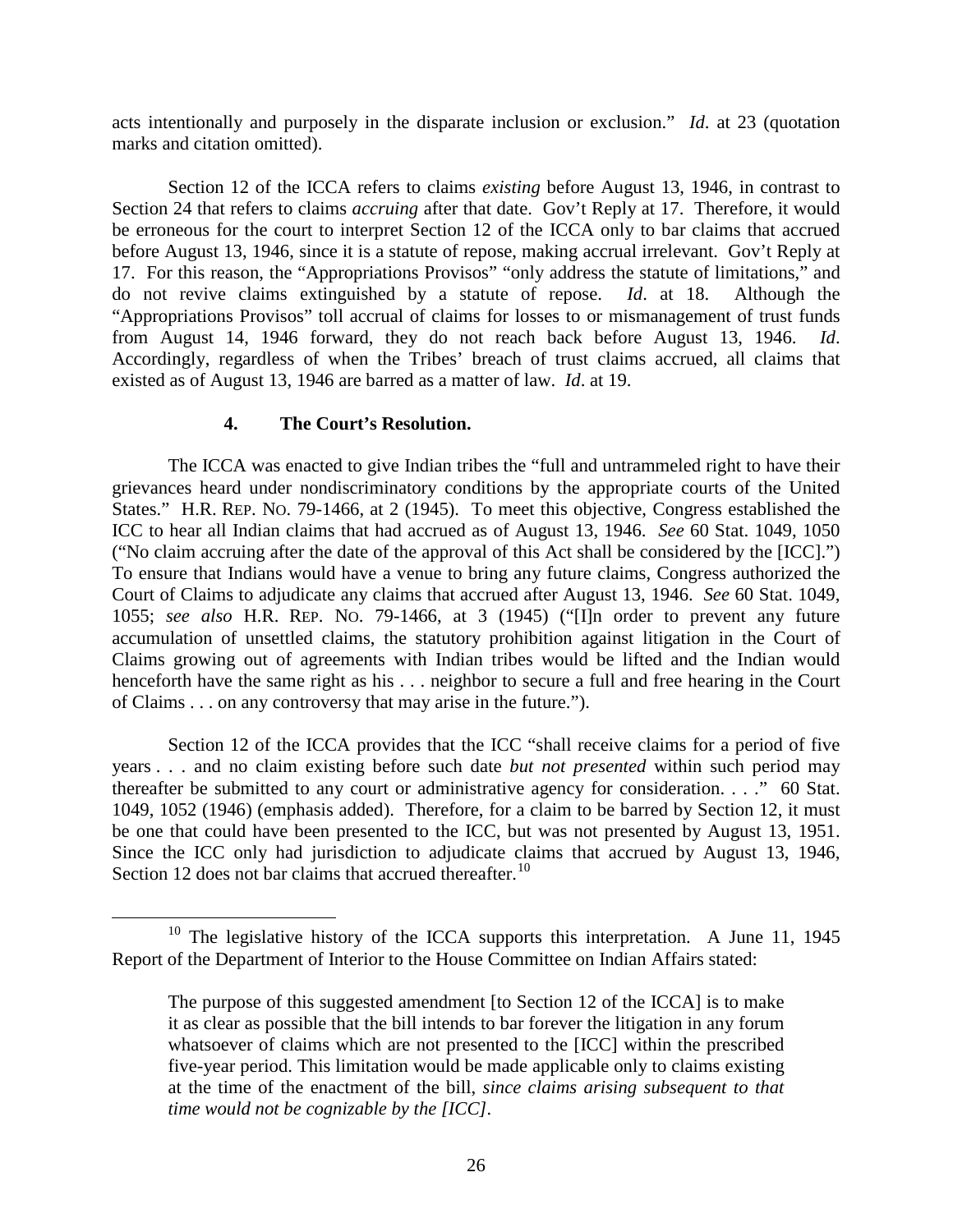As the United States Court of Appeals for the Federal Circuit stated in *Shoshone Indian Tribe*:

The clear intent of the [Appropriations Provisos] is that the statute of limitations will not begin to run on a tribe's claims until an accounting is completed. We therefore hold that the [Appropriations Provisos ensure] that claims falling within [their] ambit shall not accrue, *i.e.*, "shall not commence to run," until the claimant is provided with a meaningful accounting. This is simple logic-how can a beneficiary be aware of any claims unless and until an accounting has been rendered?

364 F.3d at 1347 (footnote omitted).

Since the court has determined that the Tribes' breach of trust claims accrued on December 31, 1999, Section 12 of the ICCA does not bar the Tribes from having their breach of trust claims, as alleged in the December 27, 2006 Complaint, adjudicated in the United States Court of Federal Claims.

## **IV. CONCLUSION.**

 $\overline{a}$ 

For the reasons stated herein, the Government's Motion For Partial Summary Judgment is denied as to the Tribes' claims that pre-date July 20, 1964. Within 15 days, the court will convene a status conference to set a trial date.

## **IT IS SO ORDERED.**

**\_\_**s/Susan G. Braden \_ **SUSAN G. BRADEN Judge**

*Creation of Indian Claims Commission: Hearing on H.R. 1198 and H.R. 1341 Before the H. Comm. on Indian Affairs*, 79th Cong. 120 (1945) (statement of Felix S. Cohen, Associate Solicitor, Interior) (emphasis added); *see also* H.R. REP. NO. 79-1466, at 10 (1945) ("The bill accordingly requires that all cases . . . *be presented* to the [ICC] within 5 years or forever waived.") (emphasis added).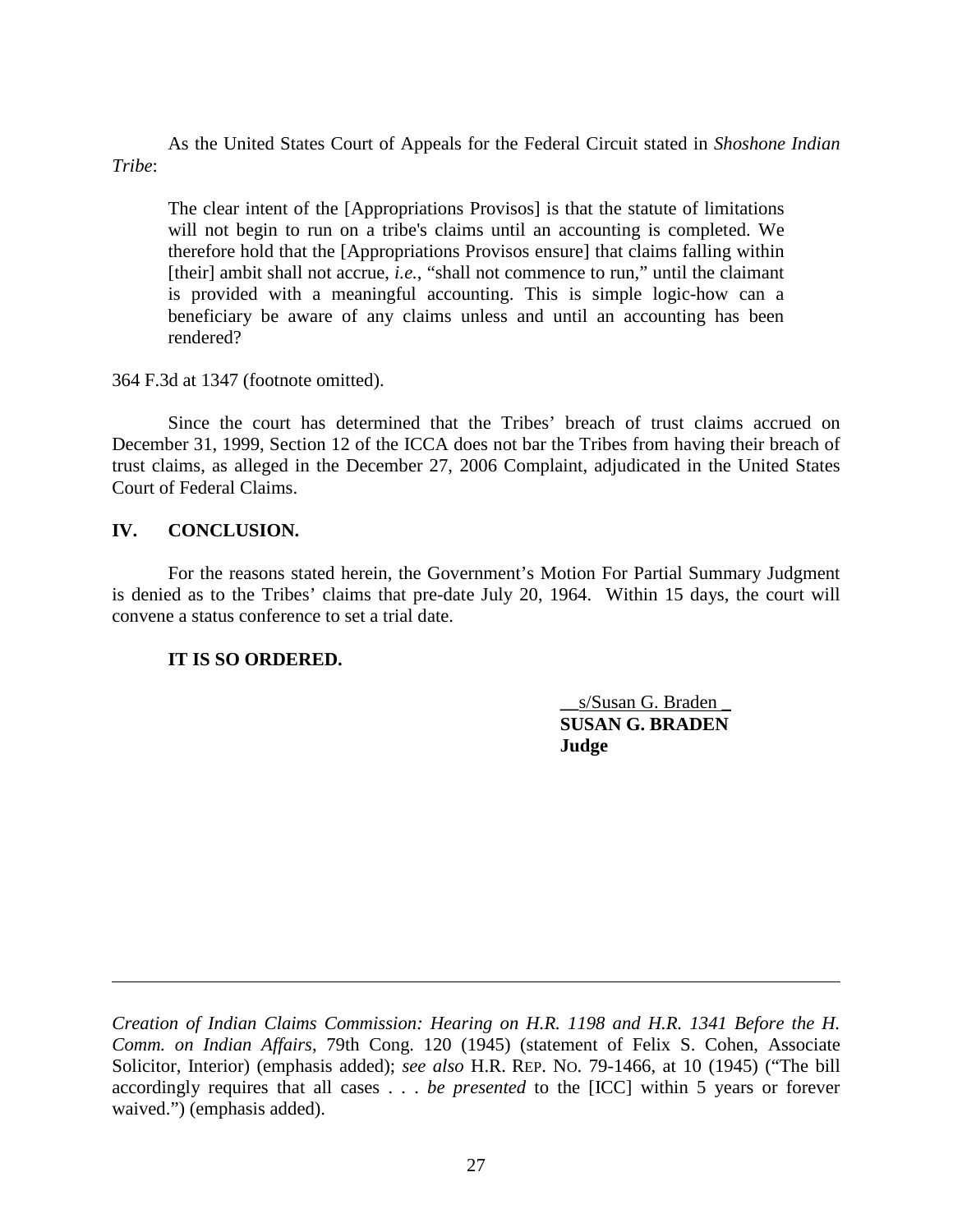